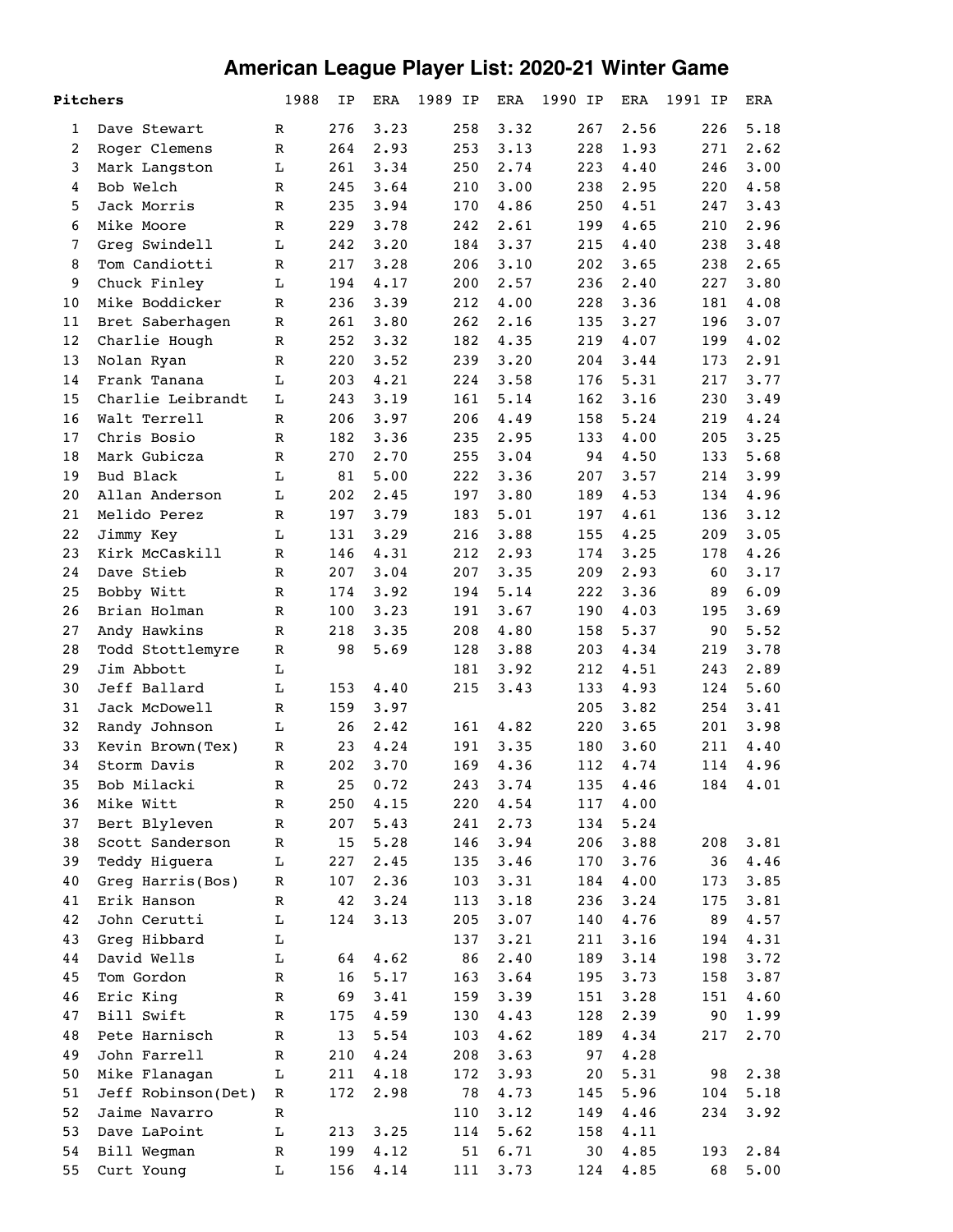|     |                              | 1988          | ΙP  | ERA      | 1989 IP   | ERA  | 1990 IP | ERA      | 1991 IP | <b>ERA</b> |
|-----|------------------------------|---------------|-----|----------|-----------|------|---------|----------|---------|------------|
| 56  | Doyle Alexander              | R             | 229 | 4.32     | 223       | 4.44 |         |          |         |            |
| 57  | Kevin Tapani                 | ${\bf R}$     |     |          | 40        | 3.83 | 159     | 4.07     | 244     | 2.99       |
| 58  | Roy Smith                    | ${\bf R}$     | 37  | 2.68     | 172       | 3.92 | 153     | 4.81     | 80      | 5.60       |
| 59  | Dan Petry                    | $\mathbb R$   | 140 | 4.38     | 51        | 5.47 | 150     | 4.45     | 101     | 4.97       |
| 60  | Don August                   | ${\mathbb R}$ | 148 | 3.09     | 142       | 5.31 | 11      | 6.55     | 138     | 5.47       |
| 61  | Willie Fraser                | ${\mathbb R}$ | 195 | 5.41     | 92        | 3.24 | 76      | 3.08     | 76      | 5.35       |
| 62  | Greg Cadaret                 | L             | 72  | 2.89     | 120       | 4.05 | 121     | 4.15     | 122     | 3.62       |
| 63  | Paul Kilgus                  | L             | 203 | 4.16     | 146       | 4.39 | 16      | 6.06     | 62      | 5.08       |
| 64  | Bill Gullickson              | R             |     |          |           |      | 193     | 3.82     | 226     | 3.90       |
| 65  | Scott Bankhead               | R             | 135 | 3.07     | 210       | 3.34 |         | 13 11.08 | 61      | 4.90       |
| 66  | Paul Gibson                  | L             | 92  | 2.93     | 132       | 4.64 | 97      | 3.05     | 96      | 4.59       |
| 67  | Kevin Appier                 | $\mathbb R$   |     |          | 22        | 9.14 | 186     | 2.76     | 208     | 3.42       |
| 68  | Bill Krueger                 | L             |     |          | 94        | 3.84 | 129     | 3.98     | 175     | 3.60       |
| 69  | Luis Aquino                  | $\mathbb R$   | 29  | 2.79     | 141       | 3.50 | 68      | 3.16     | 157     | 3.44       |
| 70  | Jose Guzman                  | R             | 207 | 3.70     |           |      |         |          | 170     | 3.08       |
| 71  | Eric Plunk                   | $\mathbb R$   | 78  | 3.00     | 104       | 3.28 | 73      | 2.72     | 112     | 4.76       |
| 72  | Jeff Russell                 | R             | 189 | 3.82     | 73        | 1.98 | 25      | 4.26     | 79      | 3.29       |
| 73  | John Dopson                  | R             | 169 | 3.04     | 169       | 3.99 | 18      | 2.04     |         |            |
| 74  | Dave Johnson                 | $\mathbb R$   |     |          | 89        | 4.23 | 180     | 4.10     | 84      | 7.07       |
| 75  | Matt Young                   | Г             |     |          | 37        | 6.75 | 225     | 3.51     | 89      | 5.18       |
| 76  | Richard Dotson               | $\mathbb R$   | 171 | 5.00     | 151       | 4.46 | 29      | 8.48     |         |            |
| 77  | Jim Acker                    | $\mathbb R$   | 42  | 4.71     | 126       | 2.43 | 92      | 3.83     | 88      | 5.20       |
| 78  | Scott Bailes                 | Г             | 145 | 4.90     | 114       | 4.28 | 35      | 6.37     | 52      | 4.18       |
| 79  | Mark Knudson                 | R             | 16  | 1.13     | 124       | 3.35 | 168     | 4.12     | 35      | 7.97       |
| 80  | Wes Gardner                  | ${\bf R}$     | 149 | 3.50     | 86        | 5.97 | 77      | 4.89     | 26      | 5.88       |
| 81  | John Candelaria              | L             | 157 | 3.38     | 65        | 4.68 | 80      | 3.95     | 34      | 3.74       |
| 82  | Dave Schmidt                 | $\mathbb R$   | 130 | 3.40     | 157       | 5.69 | 48      | 4.31     |         |            |
| 83  | Joe Hesketh                  | L             | 73  | 2.85     | 48        | 5.77 | 60      | 4.53     | 153     | 3.29       |
| 84  | Bill Long                    | R             | 174 | 4.03     | 99        | 3.92 | 61      | 4.55     |         |            |
| 85  | Mike Jeffcoat                | L             |     | 10 11.70 | 131       | 3.58 | 111     | 4.47     | 80      | 4.63       |
| 86  | Jerry Reuss                  | L             | 183 | 3.44     | 140       | 5.13 |         |          |         |            |
| 87  | Scott Erickson               | $\mathbb R$   |     |          |           |      | 113     | 2.87     | 204     | 3.18       |
| 88  | Shawn Hillegas               | $\mathbb R$   | 97  | 3.72     | 120       | 4.74 | 11      | 0.79     | 83      | 4.34       |
| 89  | Chuck Cary                   | L             |     |          | 99        | 3.26 | 157     | 4.19     | 53      | 5.91       |
| 90  | Rick Aguilera                | R             | 25  | 6.93     | 145       | 2.79 | 65      | 2.76     | 69      | 2.35       |
| 91  | Mark Guthrie                 | Г             |     |          | 57        | 4.55 | 145     | 3.79     | 98      | 4.32       |
| 92  | Rod Nichols                  | $\mathbb R$   | 69  | 5.06     | 72        | 4.40 | 16      | 7.88     | 137     | 3.54       |
| 93  | Rick Rhoden                  | $\mathbb R$   | 197 | 4.29     | 97        | 4.28 |         |          |         |            |
| 94  | Todd Burns                   | $\mathbb R$   | 103 | 3.16     | 96        | 2.24 | 79      | 2.97     | 13      | 3.38       |
| 95  | Floyd Bannister              | L             | 189 | 4.33     | 75        | 4.66 |         |          | 25      | 3.96       |
| 96  | David West                   | L             |     |          | 64        | 6.79 | 146     | 5.10     | 71      | 4.54       |
| 97  | Kenny Rogers                 | L             |     |          | 74        | 2.93 | 98      | 3.13     | 110     | 5.42       |
| 98  | Alex Fernandez               | $\mathbb R$   |     |          |           |      | 88      | 3.80     | 192     | 4.51       |
| 99  | Tom Bolton                   | L             | 30  | 4.75     | 17        | 8.31 | 120     | 3.38     | 110     | 5.24       |
| 100 | Jose Bautista                | $\mathbb R$   | 172 | 4.30     | 78        | 5.31 | 27      | 4.05     |         |            |
| 101 | Jay Tibbs                    | R             | 159 | 5.39     | 54        | 2.82 | 58      | 5.31     |         |            |
| 102 | Mike Smithson                | R             | 127 | 5.97     | 144       | 4.95 |         |          |         |            |
| 103 | Brian Holton                 | ${\mathbb R}$ | 85  | 1.70     | 116       | 4.02 | 58      | 4.50     |         |            |
| 104 | Charles Nagy                 | $\mathbb R$   |     |          |           |      | 46      | 5.91     | 211     | 4.13       |
| 105 | Ben McDonald                 | R             |     |          |           |      | 119     | 2.43     | 126     | 4.84       |
| 106 | Tommy John                   | L             | 176 | 4.49     | 64        | 5.80 |         |          |         |            |
| 107 | Rich Yett                    | R             | 134 | 4.62     | 99        | 5.00 |         |          |         |            |
| 108 | Rich DeLucia                 | R             |     |          |           |      | 36      | 2.00     | 182     | 5.09       |
| 109 | Joe Price                    | L             | 62  | 3.94     | 84        | 4.59 | 65      | 3.58     |         |            |
| 110 | Steve Rosenberg<br>Tom Filer | L             | 46  | 4.30     | 142<br>72 | 4.94 | 10      | 5.40     | 12      | 6.94       |
| 111 |                              | R<br>R        | 102 | 4.43     | 120       | 3.61 | 22      | 6.14     |         |            |
| 112 | Clay Parker                  |               |     |          |           | 3.68 | 73      | 3.58     |         |            |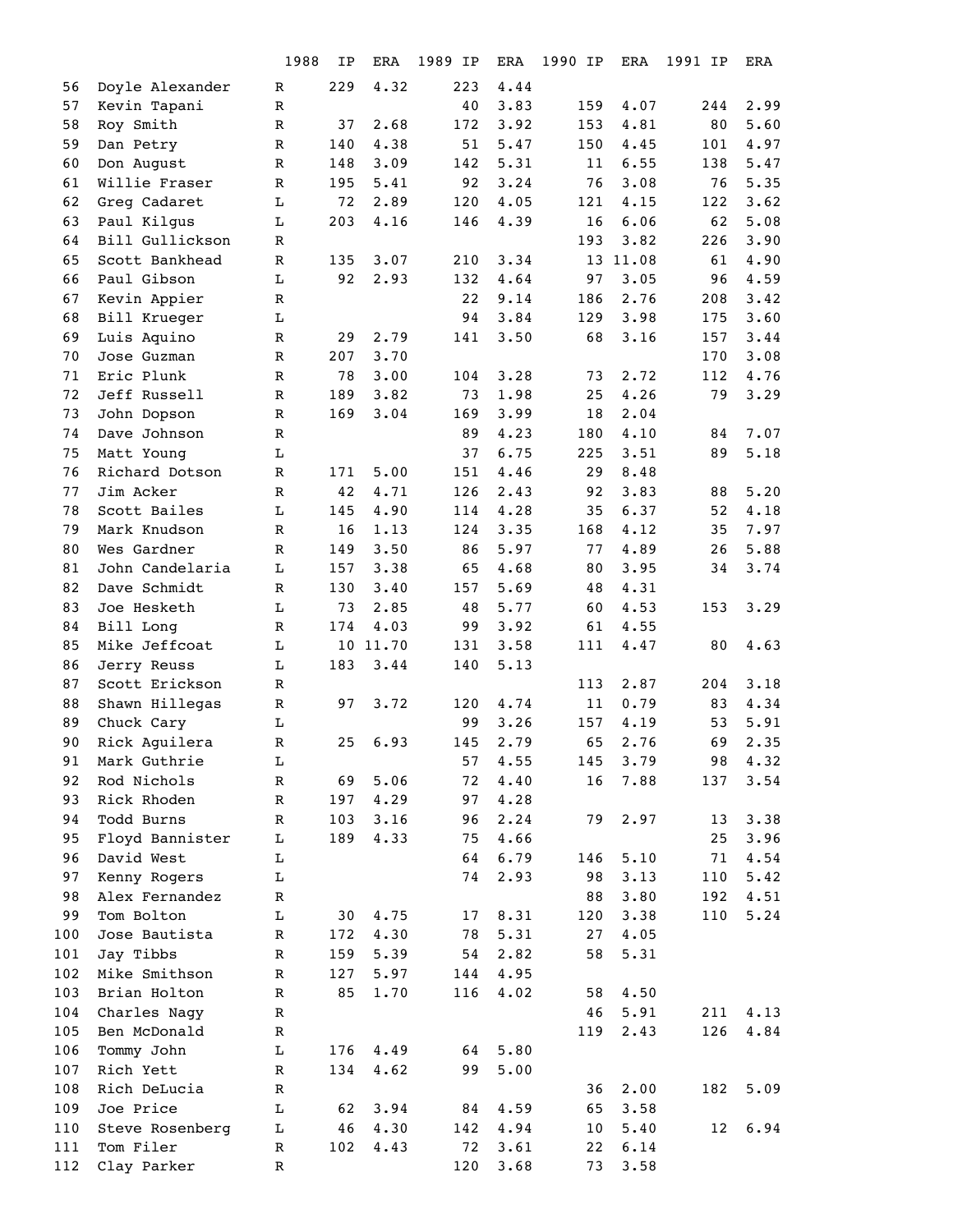|     |                  | 1988         | IP  | ERA  | 1989 IP |    | ERA  | 1990 IP | ERA      | 1991 IP | ERA      |
|-----|------------------|--------------|-----|------|---------|----|------|---------|----------|---------|----------|
| 113 | Dana Kiecker     | R            |     |      |         |    |      | 152     | 3.97     | 40      | 7.36     |
| 114 | Frank Wills      | $\mathbb R$  | 21  | 5.23 |         | 71 | 3.66 | 99      | 4.73     |         |          |
| 115 | Charles Hudson   | $\mathbb{R}$ | 106 | 4.49 |         | 67 | 6.35 |         |          |         |          |
| 116 | Jose Mesa        | R            |     |      |         |    |      | 47      | 3.86     | 124     | 5.97     |
| 117 | Mike Birkbeck    | $\mathbb R$  | 124 | 4.72 |         | 45 | 5.44 |         |          |         |          |
| 118 | Steve Searcy     | L            |     |      |         | 22 | 6.04 | 75      | 4.66     | 71      | 6.59     |
| 119 | Mark Leiter      | R            |     |      |         |    |      | 26      | 6.84     | 135     | 4.21     |
| 120 | Freddie Toliver  | $\mathbb R$  | 115 | 4.24 |         | 43 | 7.53 |         |          |         |          |
| 121 | Sergio Valdez    | R            |     |      |         | 33 | 6.06 | 108     | 4.85     | 16      | 5.51     |
| 122 | Jeff Musselman   | L            | 85  | 3.18 |         | 37 | 5.30 | 32      | 5.63     |         |          |
| 123 | Dave Eiland      | $\mathbb R$  | 13  | 6.39 |         | 34 | 5.77 | 30      | 3.56     | 73      | 5.33     |
| 124 | Mike Gardiner    | R            |     |      |         |    |      |         | 13 10.66 | 130     | 4.85     |
| 125 | Adam Peterson    | $\mathbb R$  |     |      |         |    |      | 85      | 4.55     | 55      | 4.45     |
| 126 | John Barfield    | L            |     |      |         | 12 | 6.17 | 44      | 4.67     | 83      | 4.54     |
| 127 | Juan Guzman      | $\mathbb R$  |     |      |         |    |      |         |          | 139     | 2.99     |
| 128 | Mike Campbell    | $\mathbb R$  | 115 | 5.89 |         | 21 | 7.29 |         |          |         |          |
| 129 | Charlie Lea      | R            | 130 | 4.85 |         |    |      |         |          |         |          |
| 130 | Russ Swan        | L            |     |      |         |    |      | 49      | 3.65     | 79      | 3.43     |
| 131 | Jeff Johnson     | L            |     |      |         |    |      |         |          | 127     | 5.95     |
| 132 | Tom Edens        | $\mathbb{R}$ |     |      |         |    |      | 89      | 4.45     | 33      | 4.09     |
| 133 | Jeff Shaw        | $\mathbb R$  |     |      |         |    |      | 49      | 6.66     | 72      | 3.36     |
| 134 | Wayne Edwards    | L            |     |      |         |    |      | 95      | 3.22     | 23      | 3.86     |
| 135 | Neil Allen       | R            | 117 | 3.84 |         |    |      |         |          |         |          |
| 136 | Joe Grahe        | R            |     |      |         |    |      | 43      | 4.98     | 73      | 4.81     |
| 137 | Wade Taylor      | $\mathbb R$  |     |      |         |    |      |         |          | 116     | 6.27     |
| 138 | John Mitchell    | R            |     |      |         |    |      | 114     | 4.64     |         |          |
| 139 | Mike Fetters     | R            |     |      |         |    |      | 68      | 4.12     | 45      | 4.84     |
| 140 | Juan Nieves      | L            | 110 | 4.08 |         |    |      |         |          |         |          |
| 141 | Dave Otto        | L            | 10  | 1.80 |         |    |      |         |          | 100     | 4.23     |
| 142 | Joe Slusarski    | R            |     |      |         |    |      |         |          | 109     | 5.27     |
| 143 | Tim Drummond     | $\mathbb{R}$ |     |      |         | 16 | 3.86 | 91      | 4.35     |         |          |
| 144 | Dennis Powell    | $\mathbf L$  | 19  | 8.68 |         | 45 | 5.00 | 42      | 7.02     |         |          |
| 145 | Terry Clark      | R            | 94  | 5.07 |         | 11 | 4.91 |         |          |         |          |
| 146 | Willie Blair     | R            |     |      |         |    |      | 69      | 4.06     | 36      | 6.75     |
| 147 | Gene Harris      | R            |     |      |         | 53 | 5.91 | 38      | 4.74     | 13      | 4.05     |
| 148 | Brian Bohanon    | L            |     |      |         |    |      | 34      | 6.62     | 61      | 4.84     |
| 149 | Steve Ontiveros  | R            | 55  | 4.61 |         | 31 | 3.82 | 10      | 2.70     |         |          |
| 150 | Brian DuBois     | L            |     |      |         | 36 | 1.75 | 58      | 5.09     |         |          |
| 151 | Al Leiter        | L            | 57  | 3.92 |         | 33 | 5.67 |         |          |         |          |
| 152 | Gerald Alexander | R            |     |      |         |    |      |         |          | 89      | 5.24     |
| 153 | Kevin Ritz       | R            |     |      |         | 74 | 4.38 |         |          |         | 15 11.74 |
| 154 | Mike Mussina     | R            |     |      |         |    |      |         |          | 88      | 2.87     |
| 155 | Kevin Brown(Mil) | L            |     |      |         |    |      | 23      | 2.35     | 64      | 5.51     |
| 156 | Kevin Morton     | L            |     |      |         |    |      |         |          | 86      | 4.59     |
| 157 | Steve Trout      | L            | 56  | 7.83 |         | 30 | 6.60 |         |          |         |          |
| 158 | Oswaldo Peraza   | $\mathbb R$  | 86  | 5.55 |         |    |      |         |          |         |          |
| 159 | Jeff Sellers     | R            | 86  | 4.83 |         |    |      |         |          |         |          |
| 160 | Eric Hetzel      | R            |     |      |         | 50 | 6.26 | 35      | 5.91     |         |          |
| 161 | Stew Cliburn     | $\mathbb R$  | 84  | 4.07 |         |    |      |         |          |         |          |
| 162 | Les Straker      | R            | 83  | 3.92 |         |    |      |         |          |         |          |
| 163 | Paul Abbott      | R            |     |      |         |    |      | 35      | 5.97     | 47      | 4.75     |
| 164 | Odell Jones      | R            | 81  | 4.35 |         |    |      |         |          |         |          |
| 165 | Ramon Garcia     | R            |     |      |         |    |      |         |          | 78      | 5.40     |
| 166 | Scott Lewis      | R            |     |      |         |    |      | 16      | 2.20     | 60      | 6.27     |
| 167 | Mike Walker      |              |     |      |         |    |      | 76      | 4.88     |         |          |
|     |                  | R            |     |      |         |    |      |         |          |         |          |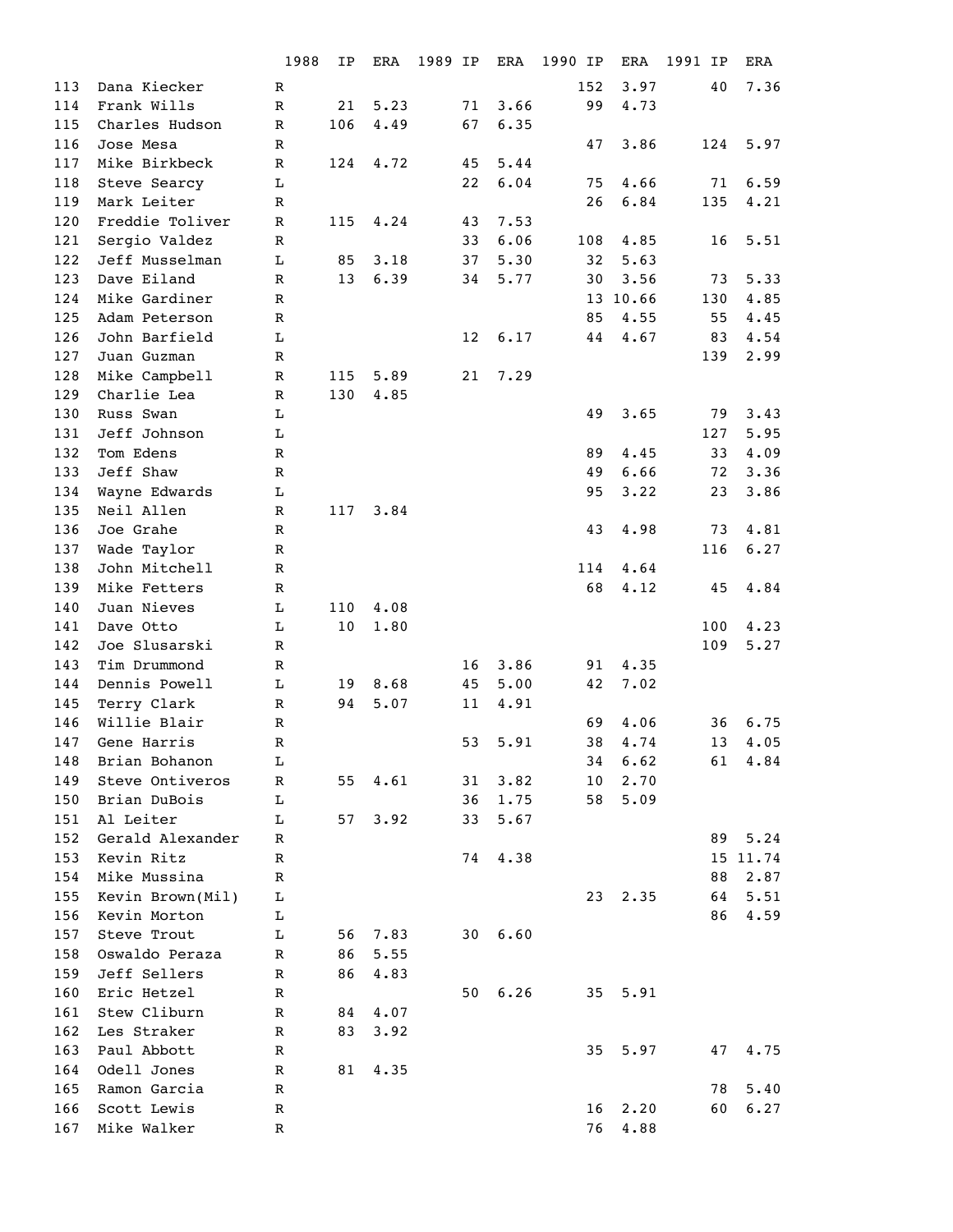|     | Short Relievers  |             |     |            |         |            |            |            |                                                     |            |
|-----|------------------|-------------|-----|------------|---------|------------|------------|------------|-----------------------------------------------------|------------|
|     |                  | 1988        | IP  | <b>ERA</b> | 1989 IP | <b>ERA</b> | 1990<br>IP | <b>ERA</b> | 1991 IP                                             | <b>ERA</b> |
| 168 | Duane Ward       | R           | 112 | 3.30       | 115     | 3.77       | 128        | 3.45       | 107                                                 | 2.77       |
| 169 | Chuck Crim       | R           | 105 | 2.91       | 118     | 2.83       | 86         | 3.47       | 91                                                  | 4.63       |
| 170 | Dennis Lamp      | $\mathbb R$ | 83  | 3.48       | 112     | 2.32       | 106        | 4.68       | 92                                                  | 4.70       |
| 171 | Mark Williamson  | R           | 118 | 4.90       | 107     | 2.93       | 85         | 2.21       | 80                                                  | 4.48       |
| 172 | Juan Berenguer   | R           | 100 | 3.96       | 106     | 3.48       | 100        | 3.41       | 64                                                  | 2.24       |
| 173 | Mike Jackson     | $\mathbb R$ | 99  | 2.63       | 99      | 3.17       | 77         | 4.54       | 89                                                  | 3.25       |
| 174 | Mike Henneman    | $\mathbb R$ | 91  | 1.87       | 90      | 3.70       | 94         | 3.05       | 84                                                  | 2.88       |
| 175 | Steve Farr       | $\mathbb R$ | 83  | 2.50       | 63      | 4.12       | 127        | 1.98       | 70                                                  | 2.19       |
| 176 | Jeff Montgomery  | $\mathbb R$ | 63  | 3.45       | 92      | 1.37       | 94         | 2.39       | 90                                                  | 2.90       |
| 177 | Terry Leach      | $\mathbb R$ | 92  | 2.54       | 95      | 4.17       | 82         | 3.20       | 67                                                  | 3.61       |
| 178 | Bobby Thigpen    | $\mathbb R$ | 90  | 3.30       | 79      | 3.76       | 89         | 1.83       | 70                                                  | 3.49       |
| 179 | Lee Guetterman   | L           | 41  | 4.65       | 103     | 2.45       | 93         | 3.39       | 88                                                  | 3.68       |
| 180 | Gene Nelson      | R           | 112 | 3.06       | 80      | 3.26       | 75         | 1.57       | 49                                                  | 6.84       |
| 181 | Doug Jones       | R           | 83  | 2.27       | 81      | 2.34       | 84         | 2.56       | 63                                                  | 5.54       |
| 182 | Lee Smith        | R           | 84  | 2.80       | 71      | 3.57       | 83         | 2.06       | 73                                                  | 2.34       |
| 183 | Mark Eichhorn    | R           | 67  | 4.19       | 68      | 4.35       | 85         | 3.08       | 82                                                  | 1.98       |
| 184 |                  | L           | 85  | 3.08       |         | 2.74       | 57         | 6.32       | 48                                                  | 3.00       |
|     | Rob Murphy       |             |     |            | 105     |            |            |            |                                                     |            |
| 185 | Tom Henke        | R           | 68  | 2.91       | 89      | 1.92       | 75         | 2.17       | 50                                                  | 2.32       |
| 186 | Dave Righetti    | L           | 87  | 3.52       | 69      | 3.00       | 53         | 3.57       | 72                                                  | 3.39       |
| 187 | Dennis Eckersley | R           | 73  | 2.35       | 58      | 1.56       | 73         | 0.61       | 76                                                  | 2.96       |
| 188 | Dan Plesac       | L           | 52  | 2.41       | 61      | 2.35       | 69         | 4.43       | 92                                                  | 4.29       |
| 189 | Bryan Harvey     | R           | 76  | 2.13       | 55      | 3.44       | 64         | 3.22       | 79                                                  | 1.60       |
| 190 | Donn Pall        | R           | 29  | 3.45       | 87      | 3.31       | 76         | 3.32       | 71                                                  | 2.41       |
| 191 | Rick Honeycutt   | L           | 80  | 3.50       | 77      | 2.35       | 63         | 2.70       | 38                                                  | 3.58       |
| 192 | Jeff Reardon     | R           | 73  | 2.47       | 73      | 4.07       | 51         | 3.16       | 59                                                  | 3.03       |
| 193 | Gregg Olson      | R           | 11  | 3.27       | 85      | 1.69       | 74         | 2.42       | 74                                                  | 3.18       |
| 194 | Jesse Orosco     | L           | 53  | 2.72       | 78      | 2.08       | 65         | 3.90       | 46                                                  | 3.74       |
| 195 | Jerry Reed       | R           | 86  | 3.96       | 102     | 3.19       | 52         | 4.82       |                                                     |            |
| 196 | Lance McCullers  | R           | 98  | 2.49       | 85      | 4.57       | 45         | 3.02       |                                                     |            |
| 197 | Mark Thurmond    | L           | 75  | 4.58       | 90      | 3.90       | 57         | 3.34       |                                                     |            |
| 198 | Ken Patterson    | L           | 21  | 4.79       | 66      | 4.52       | 66         | 3.39       | 64                                                  | 2.83       |
| 199 | Mike Schooler    | $\mathbb R$ | 48  | 3.54       | 77      | 2.81       | 56         | 2.25       | 34                                                  | 3.67       |
| 200 | Jerry Gleaton    | L           | 38  | 3.55       | 14      | 5.65       | 83         | 2.94       | 75                                                  | 4.06       |
| 201 | Edwin Nunez      | R           | 43  | 6.85       | 54      | 4.17       | 80         | 2.24       | 25                                                  | 6.04       |
| 202 | Cecilio Guante   | R           | 80  | 2.82       | 69      | 3.91       | 47         | 5.01       |                                                     |            |
| 203 | Dale Mohorcic    | R           | 75  | 4.22       | 58      | 4.99       | 53         | 3.23       |                                                     |            |
| 204 | Steve Olin       | R           |     |            | 36      | 3.75       | 92         | 3.41       | 56                                                  | 3.36       |
| 205 | Greg Minton      | R           | 79  | 2.85       | 90      | 2.20       | 15         | 2.35       |                                                     |            |
| 206 | Bob Stanley      | R           | 102 | 3.19       | 79      | 4.88       |            |            |                                                     |            |
| 207 | Steve Crawford   | R           |     |            | 54      | 2.83       | 80         | 4.16       | 47                                                  | 5.98       |
| 208 | Todd Frohwirth   | R           | 12  | 8.25       | 63      | 3.59       |            |            | 96                                                  | 1.87       |
| 209 | Tom Niedenfuer   | R           | 59  | 3.51       | 36      | 6.69       | 65         | 3.46       |                                                     |            |
| 210 | Tony Fossas      | Г           |     |            | 61      | 3.54       | 29         | 6.44       | 57                                                  | 3.47       |
| 211 | Julio Machado    | R           |     |            | 11      | 3.27       | 47         | 2.47       | 89                                                  | 3.45       |
| 212 | Paul Mirabella   | L           | 60  | 1.65       | 15      | 7.63       | 59         | 3.97       |                                                     |            |
| 213 | Frank Williams   | R           | 63  | 2.59       | 72      | 3.64       |            |            |                                                     |            |
| 214 | Craig McMurtry   | R           | 60  | 2.25       | 23      | 7.43       | 42         | 4.32       |                                                     |            |
| 215 | Scott Radinsky   | L           |     |            |         |            | 52         | 4.82       | 71                                                  | 2.02       |
| 216 | Gary Wayne       | L           |     |            | 71      | 3.30       | 39         | 4.19       | $12 \overline{ }$                                   | 5.11       |
| 217 | Bob McClure      | L           | 30  | 5.40       | 52      | 1.55       |            |            | 33                                                  | 4.96       |
| 218 | Keith Atherton   | R           | 74  | 3.41       | 39      | 4.15       |            |            |                                                     |            |
| 219 | Jeff Gray        | R           |     |            |         |            | 51         | 4.44       | 62                                                  | 2.34       |
| 220 | Brad Arnsberg    | R           |     |            | 48      | 4.13       | 63         | 2.15       |                                                     |            |
| 221 | Doug Sisk        | R           | 94  | 3.72       |         |            |            |            | 14                                                  | 5.02       |
| 222 | Mike Timlin      | R           |     |            |         |            |            |            | 108                                                 | 3.16       |
| 223 | John Habyan      | R           | 15  | 4.30       |         |            |            |            | 90                                                  | 2.30       |
| 224 | Brad Havens      | L           | 67  | 3.36       | 36      | 5.00       |            |            |                                                     |            |
| 225 | Joe Klink        | L           |     |            |         |            | 40         | 2.04       | 62                                                  | 4.35       |
| 226 | Carl Willis      | R           | 12  | 8.25       |         |            |            |            | 89                                                  | 2.63       |
|     |                  |             |     |            |         |            |            |            |                                                     |            |
|     |                  |             |     |            |         |            |            |            | (there are a few more relievers on the next page!!) |            |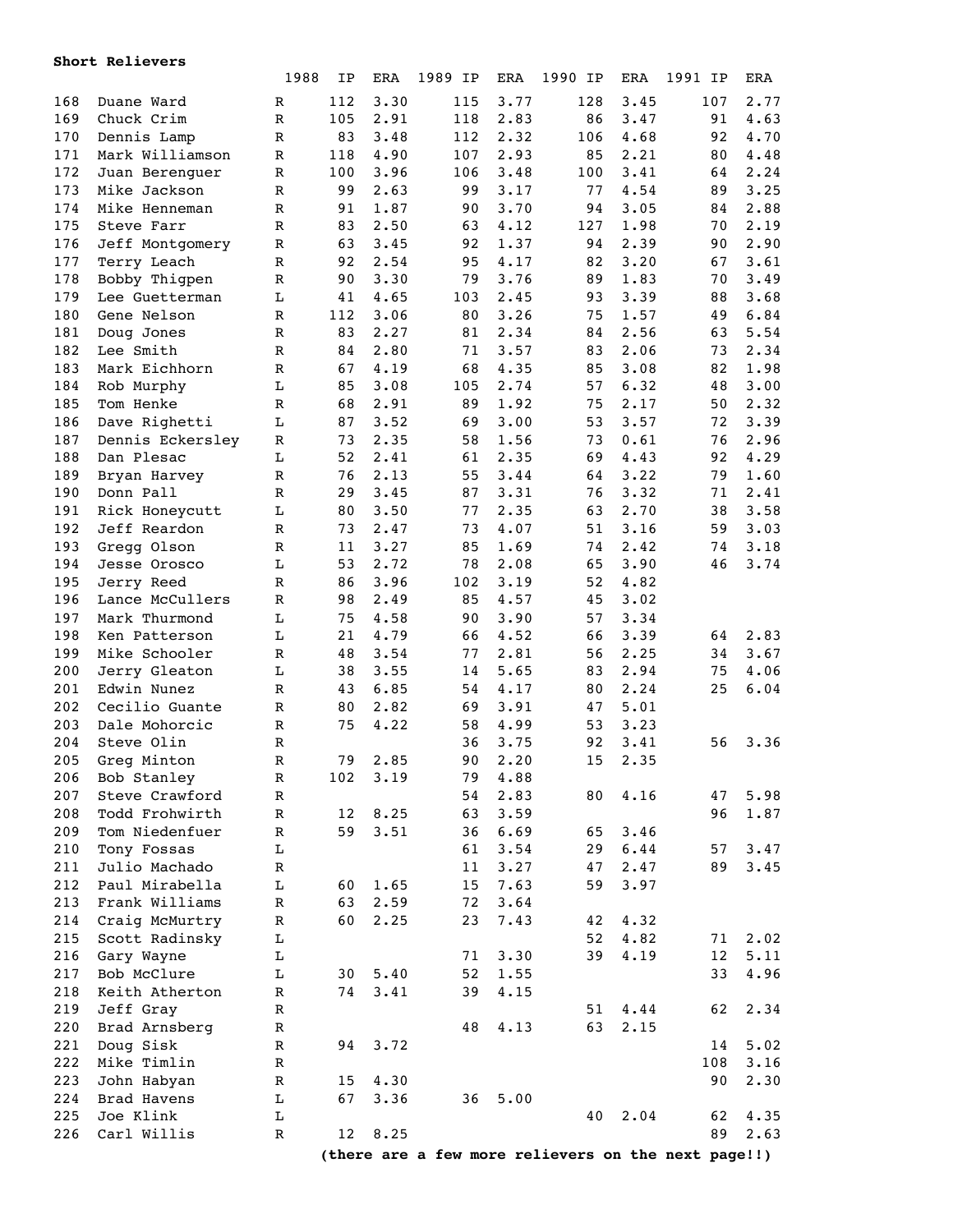|     |                  | 1988 | TP | <b>ERA</b> | 1989 | IP | <b>ERA</b> | 1990 | IP | ERA      | 1991 | TP | <b>ERA</b> |
|-----|------------------|------|----|------------|------|----|------------|------|----|----------|------|----|------------|
| 227 | Steve Shields    | R    | 82 | 4.37       |      | 17 | 7.79       |      |    |          |      |    |            |
| 228 | Willie Hernandez | L    | 68 | 3.06       |      | 31 | 5.74       |      |    |          |      |    |            |
| 229 | Darren Holmes    | R    |    |            |      |    |            |      | 17 | 5.19     |      |    | 76 4.72    |
| 230 | Gary Mielke      | R    |    |            |      | 50 | 3.26       |      | 41 | 3.73     |      |    |            |
| 231 | Kevin Hickey     | L    |    |            |      |    | 49 2.92    |      |    | 26, 5.13 |      | 14 | 9.00       |
| 232 | Mark Lee         | L    |    |            |      |    |            |      | 21 | 2.11     |      | 68 | 3.86       |
| 233 | Rich Monteleone  | R    |    |            |      | 40 | 3.18       |      |    |          |      | 47 | 3.64       |
| 234 | Keith Comstock   | L    |    |            |      | 26 | 2.81       |      |    | 56 2.89  |      |    |            |
| 235 | Tom McCarthy     | R    | 13 | 1.38       |      | 67 | 3.51       |      |    |          |      |    |            |
| 236 | Steve Chitren    | R    |    |            |      |    |            |      | 18 | 1.02     |      | 60 | 4.33       |
| 237 | Tim Stoddard     | R    | 55 | 6.38       |      | 21 | 2.95       |      |    |          |      |    |            |

| Catchers |                  | Errors         | 1988         | P A |            |              | BA HR '89 PA        |            |              | BA HR '90 PA |            |                | BA HR '91 PA | BA          | HR                      |
|----------|------------------|----------------|--------------|-----|------------|--------------|---------------------|------------|--------------|--------------|------------|----------------|--------------|-------------|-------------------------|
| 238      | B.J. Surhoff     | 9              | L            |     | 527.245    | 5            |                     | 464.248    | 5            |              | 516.276    | - 6            |              | 531.289     | $-5$                    |
| 239      | Mickey Tettleton | 7              | B            |     | 313.261 11 |              |                     | 485.258    | 26           |              | 555.223 15 |                |              | 604.26331   |                         |
| 240      | Lance Parrish    | 7              | $\mathbb R$  |     | 473.215 15 |              |                     | 477.238    | 17           |              | 521.268.24 |                |              | 442.216 19  |                         |
| 241      | Terry Steinbach  | 14             | R            |     | 390.265    | - 9          |                     | 486.273    | -7           |              | 402.251    | 9              |              | 485.274     | 6                       |
| 242      | Carlton Fisk     | 6              | $\mathbb R$  |     | 295.277 19 |              |                     | 414.293    | 13           |              | 520.285 18 |                |              | 499.241 18  |                         |
| 243      | Matt Nokes       | 10             | L            |     | 417.251 16 |              |                     | 287.250    | 9            |              | 381.248 11 |                |              | 486.26824   |                         |
| 244      | Brian Harper     | 12             | R            |     | 179.295    | 3            |                     | 404.325    | 8            |              | 505.294    | 6              |              | 461 .311 10 |                         |
| 245      | Dave Valle       | 7              | R            |     | 317.231 10 |              |                     | 351.237    | 7            |              | 360.214    | 7              |              | 367.194 8   |                         |
| 246      | Don Slaught      | 14             | $\mathbb R$  |     | 349.283    | 9            |                     | 385.251    | 5            |              | 260.300    | 4              |              | 244.295     | $\overline{1}$          |
| 247      | Mike Heath       | 14             | R            |     | 238.247    | 5            |                     | 424.263 10 |              |              | 393.270    | 7              |              | 147.209     | 1                       |
| 248      | Geno Petralli    | 15             | L            |     | 394.282    | 7            |                     | 203.304    | 4            |              | 378.255    | 0              | 220          | .271        | $\overline{2}$          |
| 249      | Ernie Whitt      | 7              | L            |     | 460.251 16 |              |                     | 437.262 11 |              |              | 203.172    | 2              | 70           | .242        | $\mathbf 0$             |
| 250      | Bob Melvin       | 7              | R            |     | 286.234    | 8            |                     | 293.241    | 1            |              | 312.243    | 5              |              | 239.250     | 1                       |
| 251      | Mike Macfarlane  | 7              | R            |     | 233.265    | 4            |                     | 166.223    | 2            |              | 432.255    | 6              | 290          | .27713      |                         |
| 252      | Scott Bradley    | 10             | L            |     | 354.257    | 4            |                     | 292.274    | 3            |              | 248.223    | 1              |              | 191.203     | $\overline{\mathbf{0}}$ |
| 253      | Pat Borders      | 12             | $\mathbb R$  |     | 157.273    | 5            |                     | 253.257    | 3            |              | 364.286    | 15             |              | 303.244     | 5                       |
| 254      | Ron Hassey       | 8              | L            |     | 357.257    | 7            |                     | 293.228    | 5            |              | 282.213    | 5              |              | 132.227     | 1                       |
| 255      | Rick Cerone      | 10             | R            |     | 287.269    | 3            |                     | 332.243    | 4            |              | 144.302    | 2              |              | 258.273     | 2                       |
| 256      | Bob Boone        | 11             | R            |     | 383.295    | 5            |                     | 456.274    | 1            |              | 134.239    | $\mathbf{0}$   |              |             |                         |
| 257      | Andy Allanson    | 14             | $\mathbb{R}$ |     | 462.263    | 5            |                     | 350.232    | 3            |              |            |                |              | 158.232     | $\overline{1}$          |
| 258      | Joel Skinner     | 8              | R            |     | 265.227    | 4            |                     | 188.230    | 1            |              | 146.252    | 2              |              | 299.243     | $\overline{1}$          |
| 259      | Mike Stanley     | 14             | $\mathbb R$  |     | 286.229    | 3            |                     | 136.246    | 1            |              | 219.249    | 2              |              | 217.249     | 3                       |
| 260      | Rich Gedman      | 14             | L            |     | 320.231    | 9            |                     | 283.212    | 4            |              | 140.202    | 1              | 98           | .106        | 3                       |
| 261      | Charlie O'Brien  | 12             | R            |     | 123.220    | 2            |                     | 218.234    | 6            |              | 237.178    | 0              |              | 189.185     | 2                       |
| 262      | Ron Karkovice    | 10             | $\mathbb R$  |     | 123.174    | 3            |                     | 194.264    | 3            |              | 200.246    | 6              |              | 183.246     | 5                       |
| 263      | Sandy Alomar     | 15             | $\mathbb R$  |     |            |              |                     | 22.211     | $\mathbf{1}$ |              | 472.290    | 9              |              | 196.217     | $\mathbf 0$             |
| 264      | Jamie Quirk      | 17             | L            |     | 225.240    | 8            |                     | 97.176     | 1            |              | 136.281    | 3              |              | 221.261     | 1                       |
| 265      | Tim Laudner      | 8              | R            |     | 412.251 13 |              |                     | 264.222    | 6            |              |            |                |              |             |                         |
| 266      | Bob Geren        | 9              | $\mathbb R$  |     |            |              |                     | 218.288    | 9            |              | 295.213    | 8              |              | 137.219     | $\overline{2}$          |
| 267      | Greg Myers       | 12             | L            |     |            |              |                     | 46.114     | 0            |              | 272.236    | 5              |              | 330.262     | 8                       |
| 268      | Mark Salas       | 13             | L            |     | 211.250    | 3            |                     | 83.221     | 2            |              | 186.232    | 9              |              | 59.088      | $\overline{1}$          |
| 269      | Chris Hoiles     | 12             | $\mathbb{R}$ |     |            |              |                     |            |              |              | 68.190     | $\mathbf{1}$   |              | 371 .243 11 |                         |
| 270      | Bill Schroeder   | 5              | (1B)         |     |            |              |                     |            |              |              |            |                |              |             |                         |
|          |                  |                | $\mathbb R$  |     |            |              | 130.156 5 141.203 6 |            |              |              | 59.224 4   |                |              |             |                         |
| 271      | Jim Sundberg     | 6              | R            |     | 158.269 6  |              |                     | 170.197    | 2            |              |            |                |              |             |                         |
| 272      | Ivan Rodriguez   | 12             | $\mathbb R$  |     |            |              |                     |            |              |              |            |                |              | 285.264 3   |                         |
| 273      | Chad Kreuter     | 12             | B            |     | 58.275     | $\mathbf{1}$ |                     | 185.152    | 5            |              | 30.045     | $\overline{0}$ |              |             |                         |
| 274      | Brent Mayne      | 12             | L            |     |            |              |                     |            |              |              |            |                |              | 254.251 3   |                         |
| 275      | Matt Merullo     | 12             | $\mathbf L$  |     |            |              |                     | 87.222     | 1            |              |            |                |              | 149.229 5   |                         |
| 276      | John Marzano     | $\overline{7}$ | $\mathbb R$  |     | 30.138 0   |              |                     |            |              |              | 88.241     | 0              |              | 116.263 0   |                         |
| 277      | John Orton       | 12             | R            |     |            |              |                     | 41.179     | $\mathbf 0$  |              | 90.190     | 1              |              | 80.203 0    |                         |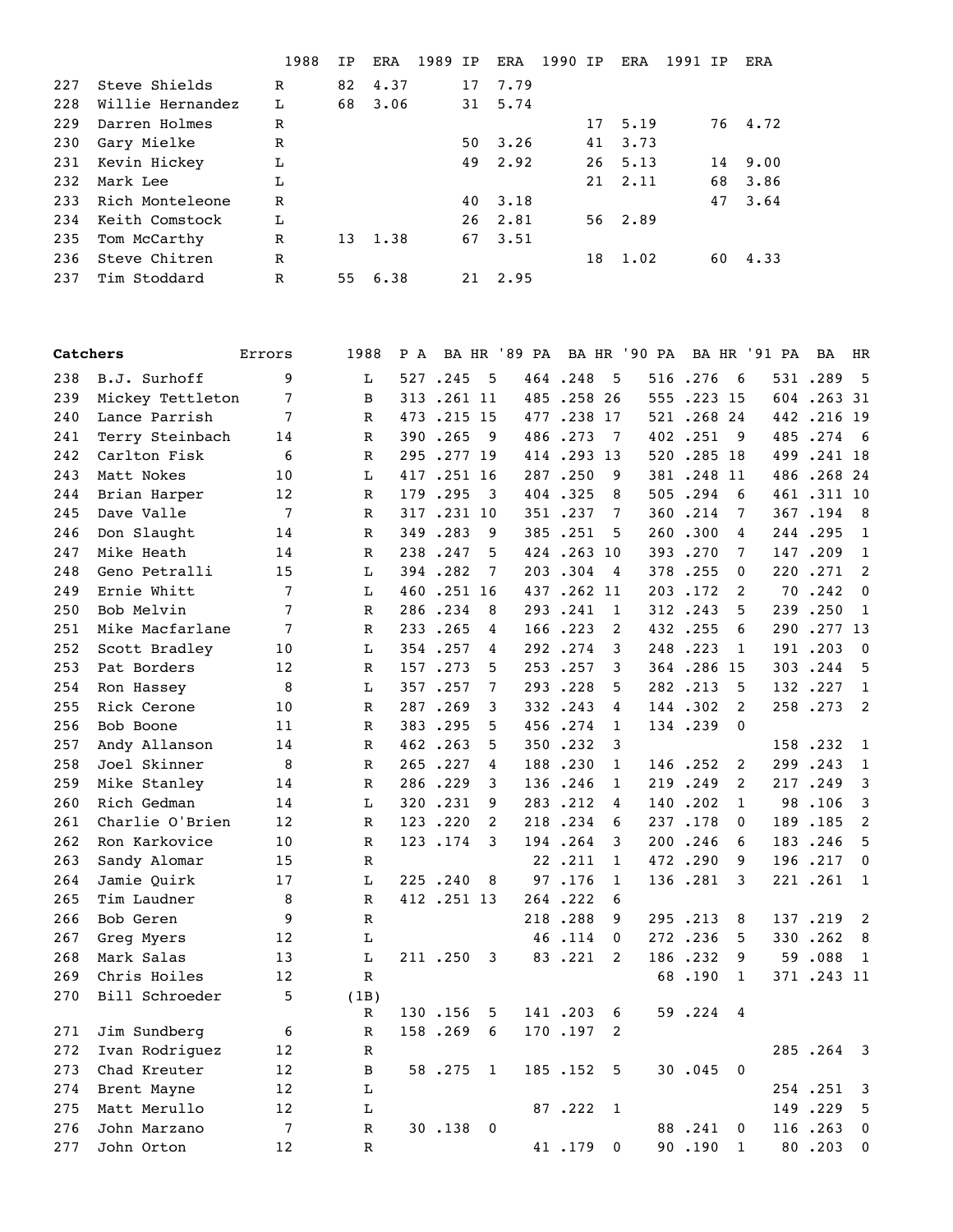|     | First Basemen   | Errors | 1988         | PA        | BA HR      |                         | '89 PA | BA HR      |             | '90 PA |            |                | BA HR '91 PA | BA         | HR                         |
|-----|-----------------|--------|--------------|-----------|------------|-------------------------|--------|------------|-------------|--------|------------|----------------|--------------|------------|----------------------------|
| 278 | Fred McGriff    | 9      | L            |           | 619.282 34 |                         |        | 674.26936  |             |        | 653.300 35 |                |              | 635.278 31 |                            |
| 279 | Mark McGwire    | 6      | $\mathbb{R}$ |           | 630.260.32 |                         |        | 576.23133  |             |        | 640.235 39 |                |              | 579.20122  |                            |
| 280 | Don Mattingly   | 6      | L            |           | 643.311 18 |                         |        | 683.30323  |             |        | 425.256    | 5              |              | 637.288    | - 9                        |
| 281 | George Brett    | 9      | L            |           | 674.30624  |                         |        | 519.282 12 |             |        | 600.329 14 |                |              | 563.255 10 |                            |
| 282 | Alvin Davis     | 9      | L            |           | 577.295 18 |                         |        | 605.30521  |             |        | 583.283.17 |                |              | 518.221 12 |                            |
| 283 | Pete O'Brien    | 7      | L            | 619       | .272 16    |                         |        | 639.260 12 |             |        | 412.224    | 5              |              | 605.248.17 |                            |
| 284 | Wally Joyner    | 6      | L            |           | 657.295 13 |                         |        | 645.282 16 |             |        | 352.268    | 8              |              | 604.30121  |                            |
| 285 | Kent Hrbek      | 6      | L            |           | 577.312 25 |                         |        | 429.272.25 |             |        | 568.287.22 |                |              | 529.284 20 |                            |
| 286 | Gene Larkin     | 8      |              | (OF 2.04) |            |                         |        |            |             |        |            |                |              |            |                            |
|     |                 |        | B            |           | 588.267    | 8                       |        | 509.267    | 6           |        | 448.269    | 5              |              | 286.286    | 2                          |
| 287 | Randy Milligan  | 12     | R            |           | 103.220    | 3                       |        | 442.268 12 |             |        | 452.26520  |                |              | 569.263 16 |                            |
| 288 | Cecil Fielder   | 11     | R            |           | 189.230    | 9                       |        |            |             |        | 668.277 51 |                |              | 708.26144  |                            |
| 289 | Greg Brock      | 8      | L            | 430       | .212       | 6                       |        | 419.265 12 |             |        | 412.248    | 7              |              | 74.283     | 1                          |
| 290 | Dave Bergman    | 9      | L            |           | 327.294    | 5                       |        | 431.268    | 7           |        | 238.278    | 2              |              | 229.237    | 7                          |
| 291 | Carlos Quintana | 14     | $\mathbb R$  |           |            |                         |        | 84.208     | 0           | 566    | .287       | 7              |              | 541.295 11 |                            |
| 292 | Nick Esasky     | 9      | R            |           | 443.243.15 |                         |        | 633.27730  |             |        | 39.171     | $\mathbf{0}$   |              |            |                            |
| 293 | Steve Balboni   | 12     | R            |           | 438.23523  |                         |        | 328.237 17 |             |        | 304.192 17 |                |              |            |                            |
| 294 | John Olerud     | 8      | L            |           |            |                         |        |            |             |        | 416.265 14 |                |              | 528.256 17 |                            |
| 295 | Frank Thomas    | 10     | R            |           |            |                         |        |            |             |        | 237.330    | 7              |              | 698.31832  |                            |
| 296 | Kevin Maas      | 11     | L            |           |            |                         |        |            |             |        | 300.252 21 |                |              | 587.220 23 |                            |
| 297 | Ron Kittle      | 13     | $\mathbb R$  |           | 249.258 18 |                         |        | 192.302 11 |             |        | 368.231 18 |                |              | 54.191     | $\overline{\phantom{0}}^2$ |
| 298 | Ken Phelps      | 12     | L            |           | 368.26324  |                         |        | 225.242    | 7           |        | 142.150    | $\overline{1}$ |              |            |                            |
| 299 | Greg Walker     | 11     | $\mathbf L$  |           | 409.247    | - 8                     |        | 259.210    | 5           |        | 43.154     | $\mathbf 0$    |              |            |                            |
| 300 | Jim Traber      | 10     | L            |           | 372.222 10 |                         |        | 253.209    | 4           |        |            |                |              |            |                            |
| 301 | Willie Upshaw   | 12     | Ŀ            |           | 557.245 11 |                         |        |            |             |        |            |                |              |            |                            |
| 302 | Bill Buckner    | 12     | L            |           | 302.249    | $\overline{\mathbf{3}}$ |        | 182.216    | 1           |        | 46.186     | - 1            |              |            |                            |
| 303 | Joey Meyer      | 11     | R            |           | 351.263 11 |                         |        | 159.224    | 7           |        |            |                |              |            |                            |
| 304 | Larry Parrish   | 11     | R            |           | 437.217 14 |                         |        |            |             |        |            |                |              |            |                            |
| 305 | David Segui     | 11     | B            |           |            |                         |        |            |             |        | 135.244    | 2              |              | 224.278    | 2                          |
| 306 | Lee Stevens     | 11     | L            |           |            |                         |        |            |             |        | 270.214    | 7              |              | 64.293     | $\mathbf 0$                |
| 307 | Ray Knight      | 10     | R            |           | 322.217    | 3                       |        |            |             |        |            |                |              |            |                            |
| 308 | Mike Diaz       | 11     |              | (OF 2.04) |            |                         |        |            |             |        |            |                |              |            |                            |
|     |                 |        | R            |           | 248.235    | $\overline{\mathbf{3}}$ |        |            |             |        |            |                |              |            |                            |
| 309 | Mo Vaughn       | 11     | Ŀ            |           |            |                         |        |            |             |        |            |                |              | 247.260    | 4                          |
| 310 | Paul Sorrento   | 11     | $\mathbf L$  |           |            |                         |        | 26.238     | $\mathbf 0$ |        | 134.207    | 5              |              | 51.255     | 4                          |
| 311 | Tino Martinez   | 11     | L            |           |            |                         |        |            |             |        | 77.221     | 0              |              | 123.205    | 4                          |

## **Second Basemen** (avg. fielding range = 4.25)

|     |                 | Е | rnq     |              | 1988                     |            |                |            |                | PA BAHR '89 PA BAHR '90 PA BAHR '91 PA BAHR |            |                |            |                |
|-----|-----------------|---|---------|--------------|--------------------------|------------|----------------|------------|----------------|---------------------------------------------|------------|----------------|------------|----------------|
| 312 | Harold Reynolds |   | 14 4.36 | B            |                          | 651.283    | $\overline{4}$ | 671.300 0  |                |                                             | 726.252 5  |                | 708.254 3  |                |
| 313 | Steve Sax       |   | 94.15   | $\mathbf{R}$ |                          | 678.277    | 5.             | 703.315 5  |                |                                             | 668.260    | $\overline{4}$ | 696.304 10 |                |
| 314 | Julio Franco    |   | 13 4.14 | R            |                          | 671.303 10 |                | 615.316 13 |                |                                             | 666.296 11 |                | 657.341 15 |                |
| 315 | Paul Molitor    |   |         |              | 14 4.24 (1B, 3B 2.65)    |            |                |            |                |                                             |            |                |            |                |
|     |                 |   |         | $\mathbb{R}$ |                          | 682.312 13 |                | 683.315 11 |                |                                             | 456.285 12 |                | 748.325 17 |                |
| 316 | Jody Reed       |   |         |              | 11 4.31 (SS 4.67)        |            |                |            |                |                                             |            |                |            |                |
|     |                 |   |         | R            |                          | 387.293 1  |                | 601.288 3  |                |                                             | 677.289 5  |                | 682.283 5  |                |
| 317 | Lou Whitaker    |   | 8 4.23  | L            |                          | 469.275.12 |                | 601.251.28 |                |                                             | 546.237 18 |                | 562.279.23 |                |
| 318 | Scott Fletcher  |   |         |              | 8 4.26 (SS 4.63)         |            |                |            |                |                                             |            |                |            |                |
|     |                 |   |         | $\mathbf R$  |                          | 589.276 0  |                | 613.253    | $\blacksquare$ |                                             | 557.242    | 4              | 268.206    | $\overline{1}$ |
| 319 | Willie Randolph |   | 13 4.26 | $\mathbb{R}$ |                          | 461.230    | 2              | 624.282    | 2              |                                             | 435.260    | 2              | 506.327    | $\overline{0}$ |
| 320 | Jim Gantner     |   | 11 4.27 | L            |                          | 576.276    | $\Omega$       | 440.274    | $\Omega$       |                                             | 354.263    | $\Omega$       | 556.283    | $\overline{2}$ |
| 321 | Jerry Browne    |   | 16 4.13 | B            |                          | 239.229    | 1              | 667.299    | .5.            |                                             | 587.267    | 6              | 318.228    | $\mathbf{1}$   |
| 322 | Johnny Ray      |   | 16 4.28 | B            |                          | 642.306    | 6              | 566.289    | .5             |                                             | 423.277    | -5             |            |                |
| 323 | Billy Ripken    |   | 12 4.27 | $\mathbb{R}$ |                          | 550.207    | 2              | 340.239    | 2              |                                             | 438.291    | 3              | 302.216.0  |                |
| 324 | Manuel Lee      |   |         |              | $12 \t4.25$ (SS $4.62$ ) |            |                |            |                |                                             |            |                |            |                |
|     |                 |   |         | B            |                          | 407.291 2  |                | 320.260    | 3              |                                             | 417.243    | 6              | 471.234 0  |                |
| 325 | Frank White     |   | 10 4.30 | R            |                          | 562.235    | 8              | 450.256    | 2              |                                             | 254.216    | 2              |            |                |
| 326 | Marty Barrett   |   | 94.29   | R            |                          | 659.283    | $\mathbf{1}$   | 370.256    | $\mathbf{1}$   |                                             | 175.226    | $\Omega$       |            |                |
| 327 | Nelson Liriano  |   | 18 4.14 | B.           |                          | 289.264    | 3              | 463.263    | 5              |                                             | 394.234    | 1              | 22.409.0   |                |
|     |                 |   |         |              |                          |            |                |            |                | (there are more $2R$ on the next page!!)    |            |                |            |                |

**(there are more 2B on the next page!!)**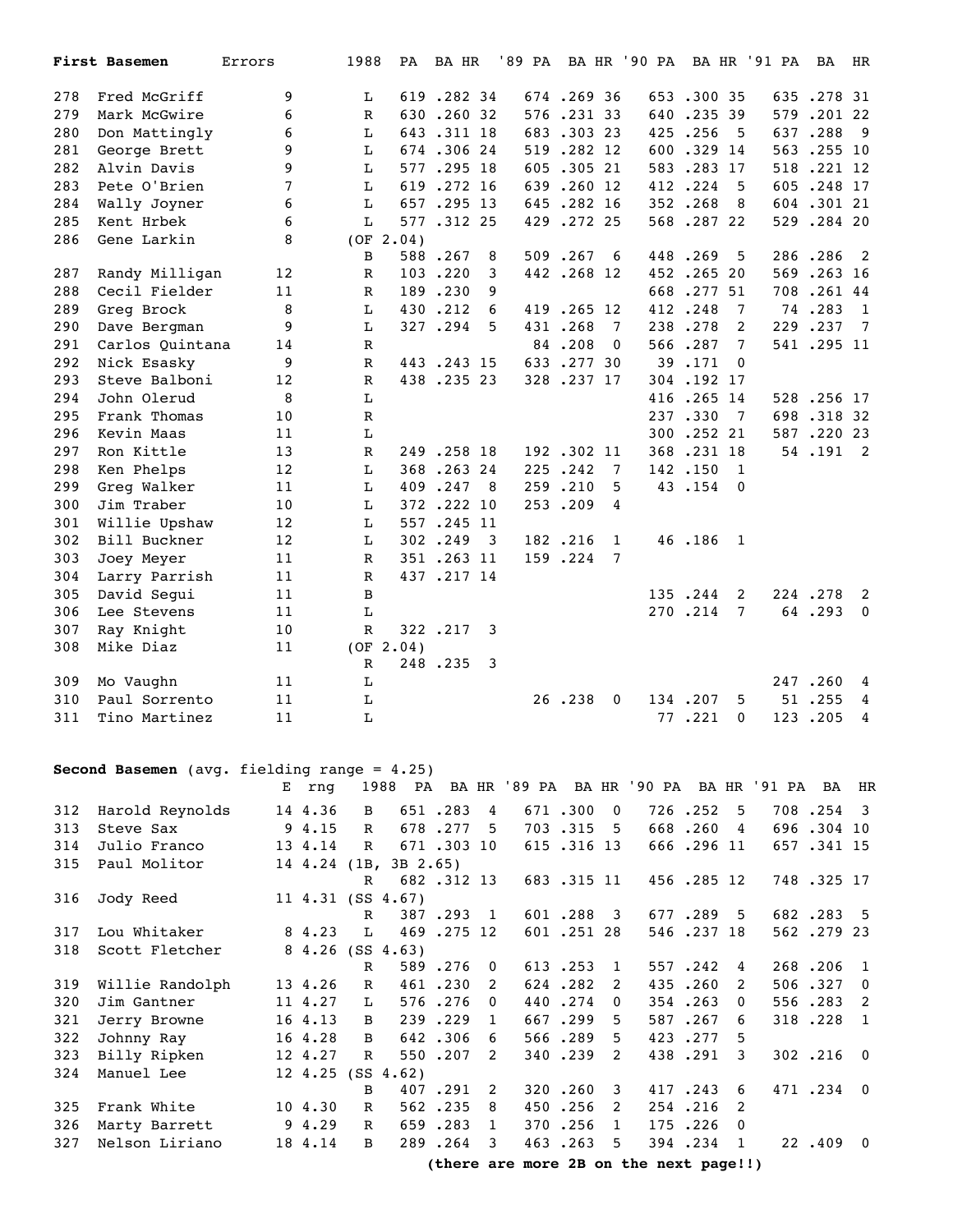|     |                   | Е | rng     |              | 1988                       |           |                         |           |                |           |                | PA BAHR '89 PA BAHR '90 PA BAHR '91 PA BA |         | HR                        |
|-----|-------------------|---|---------|--------------|----------------------------|-----------|-------------------------|-----------|----------------|-----------|----------------|-------------------------------------------|---------|---------------------------|
| 328 | Fred Manrique     |   | 20 4.22 | $\mathbb{R}$ |                            | 369.235 5 |                         | 397.294 4 |                | 234.237 5 |                |                                           | 23.143  | $\Omega$                  |
| 329 | Chuck Knoblauch   |   | 16 4.25 | $\mathbb{R}$ |                            |           |                         |           |                |           |                |                                           | 628.281 | - 1                       |
| 330 | Lance Blankenship |   |         |              | 14 4.27 (3B 2.66, OF 2.12) |           |                         |           |                |           |                |                                           |         |                           |
|     |                   |   |         | R            |                            |           |                         | 133.232   | $\overline{1}$ | 156.191   | $\Omega$       |                                           | 211.249 | -3                        |
| 331 | Mark McLemore     |   | 19 4.31 | B            |                            | 258.240 2 |                         | 111.243   | $\mathbf{0}$   | 64.150    | $\Omega$       |                                           | 67.148  | $\mathbf{0}$              |
| 332 | Terry Shumpert    |   | 21 4.26 | $\mathbb{R}$ |                            |           |                         |           |                | 94.275    | $\Omega$       |                                           | 404.217 | - 5                       |
| 333 | Tim Hulett        |   |         |              | 14 4.22 (3B 2.65)          |           |                         |           |                |           |                |                                           |         |                           |
|     |                   |   |         | $\mathbb{R}$ |                            |           |                         | 107.278   | 3              | 168.255 3 |                |                                           | 220.204 | $\overline{7}$            |
| 334 | Glenn Hubbard     |   | 15 4.30 | $\mathbb{R}$ |                            | 330.255   | $\overline{\mathbf{3}}$ | 150.198   | 3              |           |                |                                           |         |                           |
| 335 | Luis Sojo         |   | 18 4.31 | R            |                            |           |                         |           |                | 85.225    | $\mathbf{1}$   |                                           | 383.258 | $\overline{\phantom{a}3}$ |
| 336 | Joey Cora         |   |         |              | 31 4.27 (SS 4.65)          |           |                         |           |                |           |                |                                           |         |                           |
|     |                   |   |         | В            |                            |           |                         | 20.316    | $\mathbf{0}$   | 106.270   | $\overline{0}$ |                                           | 253.241 | $\overline{0}$            |
| 337 | Steve Lombardozzi |   | 14 4.22 | $\mathbb{R}$ |                            | 324.209   | 3                       | 41.216    | $\overline{1}$ |           |                |                                           |         |                           |
| 338 | Mark Lewis        |   |         |              | 14 4.26 (SS 4.64)          |           |                         |           |                |           |                |                                           |         |                           |
|     |                   |   |         | $\mathbb R$  |                            |           |                         |           |                |           |                |                                           | 329.264 | $\Omega$                  |
| 339 | Pat Kelly         |   |         |              | 14 4.25 (3B 2.67)          |           |                         |           |                |           |                |                                           |         |                           |
|     |                   |   |         | $\mathbb{R}$ |                            |           |                         |           |                |           |                |                                           | 318.242 | $\overline{\mathbf{3}}$   |
| 340 | Brad Wellman      |   |         |              | 13 4.36 (SS 4.70)          |           |                         |           |                |           |                |                                           |         |                           |
|     |                   |   |         | $\mathbb{R}$ |                            | 115.271.1 |                         | 186.230 2 |                |           |                |                                           |         |                           |
| 341 | Pete Stanicek     |   |         |              | 14 4.23 (OF 2.10)          |           |                         |           |                |           |                |                                           |         |                           |
|     |                   |   |         | B.           |                            | 293.230 4 |                         |           |                |           |                |                                           |         |                           |
| 342 | Juan Bell         |   |         |              | 14 4.26 (SS 4.66)          |           |                         |           |                |           |                |                                           |         |                           |
|     |                   |   |         | R            |                            |           |                         |           |                |           |                |                                           | 217.172 | $\overline{1}$            |

## **Third Basemen** (avg. fielding range = 2.65)

|     |                   | Е | rnq               | 1988          | PA                    |                   |                          | BA HR '89 PA |            |              | BA HR '90 PA |            |          | BA HR '91 PA | <b>BA</b>  | HR                       |
|-----|-------------------|---|-------------------|---------------|-----------------------|-------------------|--------------------------|--------------|------------|--------------|--------------|------------|----------|--------------|------------|--------------------------|
| 343 | Wade Boggs        |   | 12 2.59           | L             |                       | 712.366           | 5                        |              | 735.330    | 3            |              | 707.302    | 6        |              | 635.332    | 8                        |
| 344 | Kelly Gruber      |   | 17 2.74           | $\mathbb{R}$  |                       | 614.278.16        |                          |              | 578.290 18 |              |              | 648.27431  |          |              | 466.252 20 |                          |
| 345 | Kevin Seitzer     |   | 19 2.63           | $\mathbb{R}$  |                       | 637.304           | 5                        |              | 704.281    | 4            |              | 691.275    | - 6      |              | 265.265    | - 1                      |
| 346 | Gary Gaetti       |   | 13 2.76           | $\mathbb{R}$  |                       | 509.30128         |                          |              | 526.251 19 |              |              | 616.229 16 |          |              | 627.246 18 |                          |
| 347 | Brook Jacoby      |   | 11 2.60 (1B)      |               |                       |                   |                          |              |            |              |              |            |          |              |            |                          |
|     |                   |   |                   | $\mathbb{R}$  |                       | 601.241           | 9                        |              | 584.272.13 |              |              | 618.293 14 |          |              | 449.224    | $\overline{4}$           |
| 348 | Steve Buechele    |   | 12 2.70           | $\mathbb{R}$  |                       | 573.250 16        |                          |              | 527.235 16 |              |              | 280.215    | 7        |              | 586.26222  |                          |
| 349 | Carney Lansford   |   | 92.60             | $\mathbb R$   |                       | 598.279           | 7                        |              | 611.336    | 2            |              | 558.268    | 3        |              |            |                          |
| 350 | Mike Pagliarulo   |   | 20 2.68           | L             |                       | 483.216 15        |                          |              | 411.197    | 7            |              | 440.254    | 7        |              | 389.279    | 6                        |
| 351 | Jack Howell       |   | 17 2.70           | L             |                       | 552.254 16        |                          |              | 529.228 20 |              |              | 363.228    | 8        |              | 270.207    | 8                        |
| 352 | Jim Presley       |   | 24 2.58           | $\mathbb R$   |                       | 584.230 14        |                          |              | 412.236 12 |              |              | 573.242 19 |          |              | 64.136     | 1                        |
| 353 | Edgar Martinez    |   | 19 2.63           | $\mathbb{R}$  |                       | 36.281            | $\overline{0}$           |              | 191.240    | 2            |              | 566.302 11 |          |              | 636.307 14 |                          |
| 354 | Steve Lyons       |   | 28 2.69 (1B,      |               |                       | 2B 4.18, OF 2.06) |                          |              |            |              |              |            |          |              |            |                          |
|     |                   |   |                   | L             |                       | 505.269           | 5                        |              | 479.264    | 2            |              | 157.192    | 1        |              | 223.241    | $\overline{4}$           |
| 355 | Robin Ventura     |   | 19 2.73           | L             |                       |                   |                          |              | 54.178     | $\mathbf{0}$ |              | 549.249    | 5.       |              | 690.284 23 |                          |
| 356 | Craig Worthington |   | 19 2.58           | ${\mathbb R}$ |                       | 90.185            | 2                        |              | 562.247 15 |              |              | 491.226    | 8        |              | 115.225    | $\overline{4}$           |
| 357 | Darnell Coles     |   |                   |               | 23 2.65 (1B, OF 2.07) |                   |                          |              |            |              |              |            |          |              |            |                          |
|     |                   |   |                   | $\mathbb{R}$  |                       | 450.261 15        |                          |              | 568.252 10 |              |              | 232.209    | 3        |              |            |                          |
| 358 | Gary Sheffield    |   | 23 2.64 (SS 4.54) |               |                       |                   |                          |              |            |              |              |            |          |              |            |                          |
|     |                   |   |                   | R             |                       | 87.238            | 4                        |              | 399.247    | 5            |              | 534.294 10 |          |              | 197.194    | $\overline{2}$           |
| 359 | Rance Mulliniks   |   | 18 2.65           | L             |                       | 393.300 12        |                          |              | 307.238    | 3            |              | 119.289    | 2        |              | 284.250    | 2                        |
| 360 | Carlos Martinez   |   | 372.63(1B)        |               |                       |                   |                          |              |            |              |              |            |          |              |            |                          |
|     |                   |   |                   | $\mathbb{R}$  |                       | 55.164            | $\overline{\phantom{0}}$ |              | 372.300    | 5            |              | 282.224    | 4        |              | 269.284    | $-5$                     |
| 361 | Darrell Evans     |   | 24 2.60 (1B)      |               |                       |                   |                          |              |            |              |              |            |          |              |            |                          |
|     |                   |   |                   | L             |                       | 522.20822         |                          |              | 317.207 11 |              |              |            |          |              |            |                          |
| 362 | Tom Brookens      |   | 20 2.63           | R             |                       | 488.243           | 5                        |              | 179.226    | 4            |              | 168.266    | 1        |              |            |                          |
| 363 | Rick Schu         |   | 28 2.61           | $\mathbb{R}$  |                       | 294.256           | 4                        |              | 290.214    | 7            | 168          | .268       | 6        |              | 23.091     | $\overline{\phantom{0}}$ |
| 364 | Leo Gomez         |   | 14 2.60           | $\mathbb{R}$  |                       |                   |                          |              |            |              |              | 47.231     | $\Omega$ |              | 433.233    | 16                       |
| 365 | Scott Coolbaugh   |   | 24 2.71           | $\mathbb{R}$  |                       |                   |                          |              | 55.275     | 2            |              | 196.200    | 2        | 200          | .217       | 2                        |
| 366 | Jim Leyritz       |   | 20 2.54           | R             |                       |                   |                          |              |            |              |              | 337.257    | 5        |              | 90.182     | $\Omega$                 |
| 367 | Dean Palmer       |   | 20 2.60           | $\mathbb{R}$  |                       |                   |                          |              |            |              |              |            |          |              | 303.187 15 |                          |
| 368 | Eddie Williams    |   | 36 2.66           | $\mathbb{R}$  |                       | 22.190            | $\mathbf 0$              |              | 223.274    | 3            |              | 47.286     | 3        |              |            |                          |
| 369 | Jeff Manto        |   | 20 2.65           | (1B)          |                       |                   |                          |              |            |              |              |            |          |              |            |                          |
|     |                   |   |                   | $\mathbb R$   |                       |                   |                          |              |            |              |              | 97.224     | 2        |              | 146.211    | $\overline{2}$           |
| 370 | Mike Blowers      |   | 20 2.59           | $\mathbb{R}$  |                       |                   |                          |              | 41 .263    | 0            |              | 157.188    | 5.       |              | 39.200     | $\mathbf{1}$             |
| 371 | Doug Strange      |   | 20 2.65           | B             |                       |                   |                          |              | 214.214    | $\mathbf{1}$ |              |            |          |              |            |                          |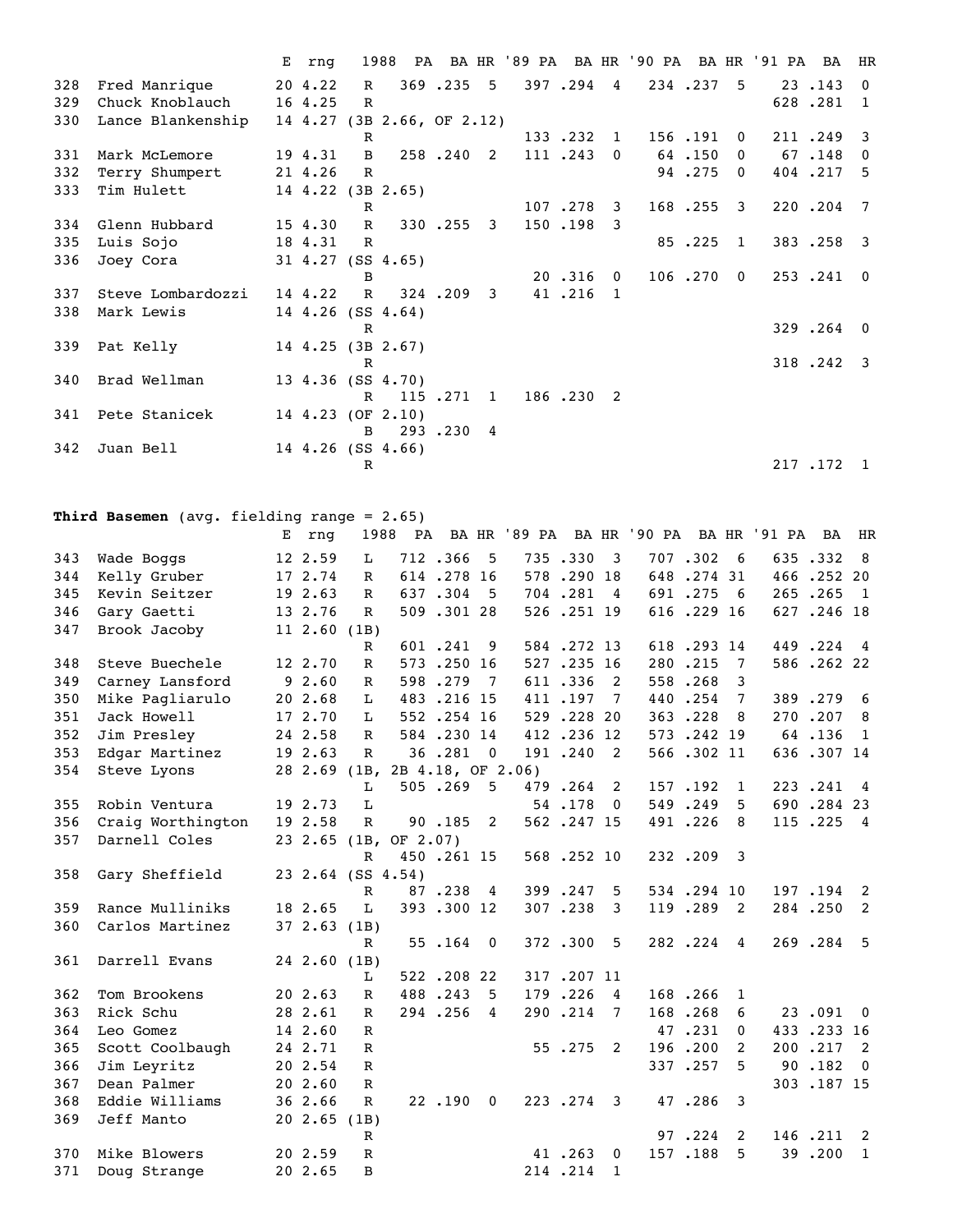|     | <b>Shortstops</b> (avg. fielding range = $4.75$ ) |   |         |              |                                     |            |                  |            |              |                                                   |            |                   |            |                          |
|-----|---------------------------------------------------|---|---------|--------------|-------------------------------------|------------|------------------|------------|--------------|---------------------------------------------------|------------|-------------------|------------|--------------------------|
|     |                                                   | E | rnq     |              |                                     |            |                  |            |              | 1988 PA BA HR '89 PA BA HR '90 PA BA HR '91 PA BA |            |                   |            | HR                       |
| 372 | Cal Ripken                                        |   | 9 4.75  | R            |                                     | 679.264 23 |                  | 706.25721  |              |                                                   | 687.25021  |                   | 709.323.34 |                          |
| 373 | Tony Fernandez                                    |   | 10 4.83 | B            |                                     | 697.287    | 5                | 605.257 11 |              |                                                   | 713.276    | 4                 | 613.272    | $\overline{4}$           |
| 374 | Ozzie Guillen                                     |   | 19 4.88 | L            |                                     | 593.261    | $\mathbf 0$      | 612.253    | 1            |                                                   | 543.279    | $\mathbf{1}$      | 535.273    | $\overline{\mathbf{3}}$  |
| 375 |                                                   |   |         |              | 21 4.74 (2B 4.25, 3B 2.65, OF 2.05) |            |                  |            |              |                                                   |            |                   |            |                          |
|     | Tony Phillips                                     |   |         | B            |                                     |            | -2               |            |              |                                                   |            |                   |            |                          |
|     |                                                   |   |         |              |                                     | 249.203    |                  | 512.262    | 4            |                                                   | 676.251    | 8                 | 646.284 17 |                          |
| 376 | Alan Trammell                                     |   | 12 4.77 | R            |                                     | 516.311 15 |                  | 498.243    | 5            |                                                   | 628.304 14 |                   | 415.248    | - 9                      |
| 377 | Kurt Stillwell                                    |   | 20 4.62 | B            |                                     | 509.251 10 |                  | 508.261    | 7            |                                                   | 549.249    | 3                 | 419.265    | 6                        |
| 378 | Greg Gagne                                        |   | 18 4.72 | $\mathbb{R}$ |                                     | 495.236 14 |                  | 479.272    | 9            |                                                   | 413.235    | 7                 | 437.265    | 8                        |
| 379 | Dick Schofield                                    |   | 16 4.83 | R            |                                     | 576.239    | - 6              | 333.228    | 4            |                                                   | 364.255    | 1                 | 480.225    | $\Omega$                 |
| 380 | Mike Gallego                                      |   |         |              | 21 4.78 (2B 4.27)                   |            |                  |            |              |                                                   |            |                   |            |                          |
|     |                                                   |   |         | $\mathbb{R}$ |                                     | 312.209    | 2                | 398.252    | 3            |                                                   | 428.206    | 3                 | 554.247 12 |                          |
| 381 | Luis Rivera                                       |   | 27 4.77 | $\mathbb{R}$ |                                     | 396.224    | 4                | 344.257    | 5            |                                                   | 372.225    | 7                 | 452.258    | $_{\rm 8}$               |
| 382 | Felix Fermin                                      |   | 22 4.80 | R            |                                     | 98.276     | 0                | 529.238    | 0            |                                                   | 440.256    | 1                 | 453.262    | $\overline{\phantom{0}}$ |
| 383 | Al Newman                                         |   |         |              | 17 4.67 (2B 4.20, 3B 2.66)          |            |                  |            |              |                                                   |            |                   |            |                          |
|     |                                                   |   |         | B            |                                     | 289.223    | - 0              | 507.253    | 0            |                                                   | 423.242    | 0                 | 270.191    | $\mathbf{0}$             |
| 384 | Alvaro Espinoza                                   |   | 22 4.82 | R            |                                     |            |                  | 518.282    | $\bf{0}$     |                                                   | 459.224    | 2                 | 498.256    | 5                        |
| 385 | Walt Weiss                                        |   | 19 4.67 | B            |                                     | 496.250    | 3                | 258.233    | 3            |                                                   | 495.265    | 2                 | 145.226    | $\mathbf{0}$             |
| 386 | Bill Spiers                                       |   | 24 4.74 | L            |                                     |            |                  | 367.255    | 4            |                                                   | 380.242    | 2                 | 450.283    | - 8                      |
| 387 |                                                   |   | 18 4.85 | B            |                                     |            |                  | 416.220    | $\mathbf{1}$ |                                                   | 273.247    | 2                 | 471.230    | 1                        |
|     | Omar Vizquel                                      |   |         |              |                                     |            |                  |            |              |                                                   |            |                   |            |                          |
| 388 | Bill Pecota                                       |   |         |              | 12 4.78 (2B 4.23, 3B 2.67)          | 198.208 1  |                  |            |              |                                                   | 274.242    | 5                 | 441.286    | - 6                      |
|     |                                                   |   |         | R            |                                     |            |                  | 91 .205    | 3            |                                                   |            |                   |            |                          |
| 389 | Carlos Baerga                                     |   |         |              | 32 4.71 (2B 4.26, 3B 2.66)          |            |                  |            |              |                                                   | 332.260    | 7                 | 647.288 11 |                          |
| 390 | Dale Sveum                                        |   |         | B            | $27 \t4.71 \t (3B \t2.63)$          |            |                  |            |              |                                                   |            |                   |            |                          |
|     |                                                   |   |         | B            |                                     | 489.242    |                  |            |              |                                                   | 131.197    |                   | 299.241    | $\overline{4}$           |
| 391 | Jeff Huson                                        |   | 29 4.71 | L            |                                     | 46.310     | 9<br>$\mathbf 0$ | 80.162     | $\mathbf{0}$ |                                                   | 444.240    | $\mathbf{1}$<br>0 | 307.213    | 2                        |
| 392 | Donnie Hill                                       |   |         |              | 25 4.73 (2B 4.24)                   |            |                  |            |              |                                                   |            |                   |            |                          |
|     |                                                   |   |         | B            |                                     | 247.217    | 2                |            |              |                                                   | 382.264    | 3                 | 239.239    | $\overline{1}$           |
| 393 |                                                   |   |         |              | 26 4.73 (3B 2.66)                   |            |                  |            |              |                                                   |            |                   |            |                          |
|     | Travis Fryman                                     |   |         | R            |                                     |            |                  |            |              |                                                   | 250.297    | 9                 | 600.259 21 |                          |
| 394 | Rey Quinones                                      |   | 32 4.72 | $\mathbb{R}$ |                                     | 525.248.12 |                  | 261.201 3  |              |                                                   |            |                   |            |                          |
| 395 | Jeff Kunkel                                       |   |         |              | 43 4.80 (2B 4.27, OF 2.07)          |            |                  |            |              |                                                   |            |                   |            |                          |
|     |                                                   |   |         | R            |                                     | 159.227 2  |                  | 316.270    | 8            |                                                   | 213.170    | 3                 |            |                          |
| 396 | Randy Velarde                                     |   |         |              | 36 4.78 (3B 2.69)                   |            |                  |            |              |                                                   |            |                   |            |                          |
|     |                                                   |   |         | R            |                                     | 125.174    | 5                | 108.340    | 2            |                                                   | 250.210    | 5                 | 205.245    | $\mathbf{1}$             |
| 397 | Rene Gonzales                                     |   |         |              | 24 4.77 (2B 4.30, 3B 2.72)          |            |                  |            |              |                                                   |            |                   |            |                          |
|     |                                                   |   |         | R            |                                     | 253.215    | 2                | 178.217    | - 1          |                                                   | 115.214    | $\mathbf{1}$      | 134.195    | -1                       |
| 398 | Rafael Santana                                    |   | 24 4.71 |              | R 514.240 4                         |            |                  |            |              |                                                   |            |                   |            |                          |
| 399 | Mike Brumley                                      |   |         |              | 33 4.73 (2B 4.28, 3B 2.66)          |            |                  |            |              |                                                   |            |                   |            |                          |
|     |                                                   |   |         | В            |                                     |            |                  | 227.198 1  |              |                                                   | 157.224 0  |                   | 128.212 0  |                          |
| 400 | Kent Anderson                                     |   | 23 4.81 | $\mathbf R$  |                                     |            |                  | 241.229 0  |              |                                                   | 157.308    | -1                |            |                          |
| 401 | Craig Grebeck                                     |   |         |              | 23 4.75 (2B 4.25, 3B 2.67)          |            |                  |            |              |                                                   |            |                   |            |                          |
|     |                                                   |   |         | R            |                                     |            |                  |            |              |                                                   | 129.168    | 1                 | 263.281 6  |                          |
| 402 | Mario Diaz                                        |   |         |              | $21 \t4.71 \t(2B \t4.26)$           |            |                  |            |              |                                                   |            |                   |            |                          |
|     |                                                   |   |         | $\mathbb{R}$ |                                     | 75.306 0   |                  | 81.135 1   |              |                                                   | 22.136 0   |                   | 197.264 1  |                          |
| 403 | Luis Aguayo                                       |   |         |              | 32 4.76 (2B 4.26, 3B 2.65)          |            |                  |            |              |                                                   |            |                   |            |                          |
|     |                                                   |   |         | $\mathbb{R}$ |                                     | 258.249 6  |                  | 106.175 1  |              |                                                   |            |                   |            |                          |
| 404 | Ed Romero                                         |   |         |              | 14 4.76 (2B 4.30, 3B 2.68)          |            |                  |            |              |                                                   |            |                   |            |                          |
|     |                                                   |   |         |              | R 79.240 0                          |            |                  | 190.214 1  |              |                                                   | 76.229 0   |                   |            |                          |
| 405 | Dave Cochrane                                     |   |         |              | 23 4.70 (OF 2.05)                   |            |                  |            |              |                                                   |            |                   |            |                          |
|     |                                                   |   |         | в            |                                     |            |                  | 117.235 3  |              |                                                   | 20.150 0   |                   | 188.247 2  |                          |
| 406 | Wayne Tolleson                                    |   |         |              | 27 4.80 (2B 4.28, 3B 2.66)          |            |                  |            |              |                                                   |            |                   |            |                          |
|     |                                                   |   |         |              | B                                   | 67.254 0   |                  | 157.164 1  |              |                                                   | 80.149 0   |                   |            |                          |
| 407 | Jeff Schaefer                                     |   |         |              | 23 4.77 (2B 4.27, 3B 2.68)          |            |                  |            |              |                                                   |            |                   |            |                          |
|     |                                                   |   |         | $\mathbf R$  |                                     |            |                  |            |              |                                                   | 112.206 0  |                   | 169.250 1  |                          |
| 408 | Gus Polidor                                       |   |         |              | 23 4.75 (2B 4.25, 3B 2.67)          |            |                  |            |              |                                                   |            |                   |            |                          |
|     |                                                   |   |         | R            |                                     | 84.148 0   |                  | 183.194 0  |              |                                                   |            |                   |            |                          |
| 409 | Scott Leius                                       |   |         |              | 23 4.76 (3B 2.65)                   |            |                  |            |              |                                                   |            |                   |            |                          |
|     |                                                   |   |         | R            |                                     |            |                  |            |              |                                                   | 27.240     | $\overline{1}$    | 229.286 5  |                          |
| 410 | David Howard                                      |   |         |              | 23 4.80 (2B 4.28)                   |            |                  |            |              |                                                   |            |                   |            |                          |
|     |                                                   |   |         | B            |                                     |            |                  |            |              |                                                   |            |                   | 253.216 1  |                          |
| 411 | Mike Bordick                                      |   | 23 4.73 | $\mathbf R$  |                                     |            |                  |            |              |                                                   |            |                   | 252.238 0  |                          |
| 412 | Edgar Diaz                                        |   |         |              | 23 4.75 (2B 4.25)                   |            |                  |            |              |                                                   |            |                   |            |                          |
|     |                                                   |   |         | $\mathbf R$  |                                     |            |                  |            |              |                                                   | 240.271 0  |                   |            |                          |
| 413 | Ron Washington                                    |   | 40 4.69 | $\mathbf R$  |                                     | 237.256 2  |                  |            |              |                                                   |            |                   |            |                          |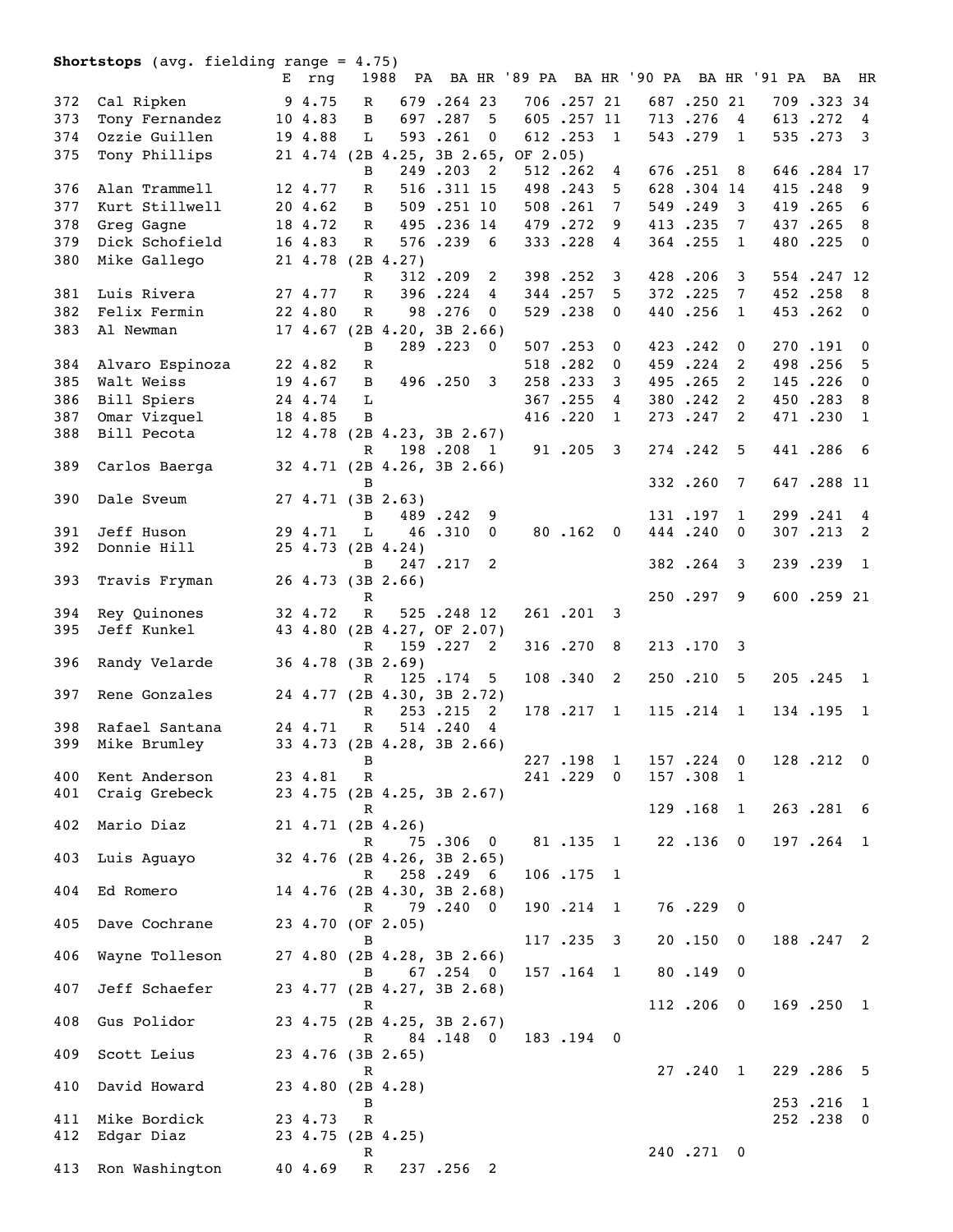|     | <b>Outfielders</b> (avg. fielding range = $2.10$ ) |   |              |              |     |             |                          |                                                          |            |                         |     |             |                         |              |            |                         |
|-----|----------------------------------------------------|---|--------------|--------------|-----|-------------|--------------------------|----------------------------------------------------------|------------|-------------------------|-----|-------------|-------------------------|--------------|------------|-------------------------|
|     |                                                    | Е | rng          | 1988         | PA  |             |                          | BA HR '89 PA BA HR '90 PA                                |            |                         |     |             |                         | BA HR '91 PA | BA         | HR                      |
| 414 | Joe Carter                                         |   | 72.13        | R            |     | 663.27127   |                          |                                                          | 698.243.35 |                         |     | 689.232.24  |                         |              | 697.273 33 |                         |
| 415 | Ruben Sierra                                       |   | 72.09        | B            |     | 660.254 23  |                          | 679                                                      | .306 29    |                         |     | 658.280 16  |                         |              | 717.30725  |                         |
| 416 | Kirby Puckett                                      |   | 4 2.19       | R            |     | 682.35624   |                          |                                                          | 679.339    | 9                       |     | 611 .298 12 |                         |              | 646.319 15 |                         |
| 417 | Robin Yount                                        |   | 42.16        | $\mathbb R$  |     | 687.306 13  |                          |                                                          | 684.31821  |                         |     | 671 .247 17 |                         |              | 561.260 10 |                         |
| 418 | Rafael Palmeiro                                    |   | 52.08        | (1B)         |     |             |                          |                                                          |            |                         |     |             |                         |              |            |                         |
|     |                                                    |   |              | L            |     | 621.307     | 8                        |                                                          | 628.275    | 8                       |     | 641.319 14  |                         |              | 705.322 26 |                         |
| 419 | Mike Greenwell                                     |   | 52.07        | L            |     | 686.32522   |                          |                                                          | 637.308 14 |                         | 679 | .297 14     |                         |              | 590.300    | - 9                     |
| 420 | George Bell                                        |   | 10 2.07      | R            |     | 649.26924   |                          | 650                                                      | .297 18    |                         | 597 | $.265$ 21   |                         |              | 594.28525  |                         |
| 421 | Rickey Henderson                                   |   | 72.10        | R            |     | 638.305     | - 6                      | 670                                                      | $.274$ 12  |                         | 590 | .325 28     |                         | 575          | .268 18    |                         |
| 422 | Chili Davis                                        |   | 92.07        | B            |     | 656.26821   |                          |                                                          | 621.27122  |                         | 473 | $.265$ 12   |                         | 630          | .277 29    |                         |
| 423 | Devon White                                        |   | 62.22        | B            | 480 | .259 11     |                          | 669                                                      | $.245$ 12  |                         | 490 | .21711      |                         |              | 704.282 17 |                         |
| 424 | Dave Henderson                                     |   | 52.16        | R            |     | 558.304 24  |                          |                                                          | 636.250 15 |                         | 491 | $.271$ 20   |                         |              | 634.27625  |                         |
| 425 | Harold Baines                                      |   | 72.08        | L            |     | 667.277 13  |                          |                                                          | 579.309 16 |                         |     | 482.284 16  |                         |              | 561.295 20 |                         |
| 426 | Jack Clark                                         |   | 72.06        | (1B)         |     |             |                          |                                                          |            |                         |     |             |                         |              |            |                         |
|     |                                                    |   |              | R            |     | 611.242.27  |                          |                                                          | 588.242.26 |                         |     | 440.266.25  |                         |              | 580.249.28 |                         |
| 427 | Ellis Burks                                        |   | 52.16        | R            |     | 605.294 18  |                          |                                                          | 440.303 12 |                         |     | 637.296 21  |                         |              | 519.251 14 |                         |
| 428 | Dave Parker                                        |   | 72.09        | L            |     | 409.257 12  |                          |                                                          | 592.26422  |                         | 655 | .289 21     |                         |              | 538.239 11 |                         |
| 429 | Dan Gladden                                        |   | 52.14        | R            |     | 626.269 11  |                          |                                                          | 489.295    | 8                       | 566 | .275        | - 5                     |              | 502.247    | - 6                     |
| 430 | Jose Canseco                                       |   | 62.09        | R            |     | 698.307 42  |                          |                                                          | 252.269 17 |                         | 558 | .274 37     |                         |              | 659.266 44 |                         |
| 431 | Ivan Calderon                                      |   | 8 2.08       | R            |     | 298.212 14  |                          |                                                          | 668.286 14 |                         | 659 | .273 14     |                         |              | 526.300 19 |                         |
| 432 | Rob Deer                                           |   | 72.05        | $\mathbb{R}$ |     | 550.252.23  |                          |                                                          | 530.21026  |                         |     | 508.209 27  |                         |              | 537.179 25 |                         |
| 433 | Dwight Evans                                       |   | 62.08        | (1B)         |     |             |                          |                                                          |            |                         |     |             |                         |              |            |                         |
|     |                                                    |   |              | R            |     | 636.29321   |                          |                                                          | 622.28520  |                         |     | 516.249 13  |                         |              | 326.270    | - 6                     |
| 434 | Jesse Barfield                                     |   | 62.13        | $\mathbb R$  |     | 510.244 18  |                          |                                                          | 611.23423  |                         |     | 563.24625   |                         |              | 320.225 17 |                         |
| 435 | Danny Tartabull                                    |   | 72.03        | $\mathbb R$  |     | 587.274 26  |                          |                                                          | 513.268 18 |                         | 349 | .268 15     |                         |              | 552.31631  |                         |
| 436 | Pete Incaviglia                                    |   | 72.05        | $\mathbb R$  |     | 464.24922   |                          |                                                          | 491.23621  |                         |     | 583.23324   |                         |              | 374.214 11 |                         |
| 437 | Candy Maldonado                                    |   | 62.05        | $\mathbb R$  |     | 543.255 12  |                          |                                                          | 385.217    | 9                       |     | 644.27322   |                         |              | 330.250 12 |                         |
| 438 | Lloyd Moseby                                       |   | 62.13        | L            |     | 548.239 10  |                          |                                                          | 564.221 11 |                         |     | 484.248 14  |                         |              | 284.262    | - 6                     |
| 439 | Luis Polonia                                       |   | 52.11        | L            |     | 309.292     | 2                        |                                                          | 460.300    | 3                       |     | 429.335     | 2                       |              | 657.296    | 2                       |
| 440 | Gary Pettis                                        |   | 52.20        | B            |     | 506.210     | 3                        |                                                          | 528.257    | 1                       |     | 484.239     | 3                       |              | 336.216    | $\mathbf{0}$            |
| 441 | Joe Orsulak                                        |   | 52.10        | L            |     | 405.288     | 8                        |                                                          | 433.285    | 7                       |     | 460.269 11  |                         |              | 518.278    | -5                      |
| 442 | Mel Hall                                           |   | 62.07        | L            |     | 543.280     | 6                        |                                                          | 382.260 17 |                         |     | 368.258 12  |                         |              | 521.285 19 |                         |
| 443 | Dave Winfield                                      |   | 32.06        | $\mathbb R$  |     | 630.322 25  |                          |                                                          |            |                         |     | 529.26721   |                         |              | 625.262.28 |                         |
| 444 | Ken $Griffey(Jr)$                                  |   | 72.19        | L            |     |             |                          |                                                          | 501.264 16 |                         |     | 662.30022   |                         |              | 620.32722  |                         |
| 445 | Mookie Wilson                                      |   | 52.14        | B            |     | 407.296     | 8                        |                                                          | 503.251    | 5                       |     | 619.265     | $\overline{\mathbf{3}}$ |              | 254.241    | $\overline{2}$          |
|     | 446 Roberto Kelly                                  |   | $5 \t2.14$   | $\mathbb{R}$ |     | 80.247 1    |                          |                                                          | 488.302 9  |                         |     | 678.285 15  |                         |              | 536.26720  |                         |
| 447 | Phil Bradley                                       |   | 32.11        | R            |     | 639.264 11  |                          |                                                          | 622.277 11 |                         |     | 483.256 4   |                         |              |            |                         |
| 448 | Cory Snyder                                        |   | 52.10        | R            |     | 554.272.26  |                          |                                                          | 514.215 18 |                         |     | 461 .233 14 |                         |              | 175.175    | $\overline{\mathbf{3}}$ |
| 449 | Jeffrey Leonard                                    |   | 52.08        | R            |     | 562.242 10  |                          |                                                          | 609.254 24 |                         |     | 518.251 10  |                         |              |            |                         |
| 450 | Willie Wilson                                      |   | 52.18        | B            |     | 615.262     | $\overline{1}$           |                                                          | 411.253    | 3                       |     | 339.290     | $\overline{2}$          |              | 316.238    | $\overline{0}$          |
| 451 | Jim Eisenreich                                     |   | 52.03        | L            |     | 208.218     | -1                       |                                                          | 512.293    | 9                       |     | 539.280     | -5                      |              | 396.301    | 2                       |
| 452 | Dan Pasqua                                         |   | $42.06$ (1B) |              |     |             |                          |                                                          |            |                         |     |             |                         |              |            |                         |
|     |                                                    |   |              | L            |     | 471 .227 20 |                          |                                                          | 272.248 11 |                         |     | 364.274 13  |                         |              | 482.259 18 |                         |
| 453 | Bo Jackson                                         |   | 11 2.16      | $\mathbb R$  |     | 465.246.25  |                          |                                                          | 557.256 32 |                         |     | 451.272.28  |                         |              | 83.225     | $\overline{\mathbf{3}}$ |
| 454 | Mike Devereaux                                     |   | 52.15        | $\mathbb R$  |     | 45.116      | $\overline{\mathbf{0}}$  |                                                          | 429.266    | -8                      |     | 395.240 12  |                         |              | 657.260 19 |                         |
| 455 | Lance Johnson                                      |   | 62.14        | L            |     | 130.185     | $\overline{\phantom{0}}$ |                                                          | 197.300    | $\overline{\mathbf{0}}$ |     | 575.285     | 1                       |              | 615.274    | $\overline{\mathbf{0}}$ |
| 456 | Glenn Braggs                                       |   | 92.09        | $\mathbb R$  |     | 291.261 10  |                          |                                                          | 560.247 15 |                         |     | 358.280     | 9                       |              | 275.260 11 |                         |
| 457 | Dave Gallagher                                     |   | 2, 2.13      | R            |     | 376.303     | - 5                      |                                                          | 649.266    | $\overline{1}$          |     | 134.254     | 0                       |              | 296.293 1  |                         |
| 458 | Chet Lemon                                         |   | 72.11        | $\mathbb R$  |     | 578.264 17  |                          |                                                          | 468.237    | 7                       |     | 374.258     | 5                       |              |            |                         |
| 459 | Pat Tabler                                         |   | 72.07(1B)    |              |     |             |                          |                                                          |            |                         |     |             |                         |              |            |                         |
|     |                                                    |   |              | R            |     | 493.282     | 2                        |                                                          | 429.259    | 2                       |     | 263.273     | 2                       |              | 215.216    | $\mathbf{1}$            |
| 460 | Oddibe McDowell                                    |   | 62.12        | L            |     | 480.247     | 6                        |                                                          | 572.266 10 |                         |     | 328.243     | 7                       |              |            |                         |
| 461 | Steve Finley                                       |   | 62.15        | L            |     |             |                          |                                                          | 233.249    | 2                       |     | 498.256     | 3                       |              | 640.285    | 8                       |
| 462 | Stan Javier                                        |   | 52.05        | B            |     | 431.257     | 2                        |                                                          | 342.248    | - 1                     |     | 349.298     | 3                       |              | 192.205    | $\mathbf{1}$            |
| 463 | Randy Bush                                         |   | 52.03        | L            |     | 461.261.14  |                          |                                                          | 442.263.14 |                         |     | 208.243     | 6                       |              | 192.303    | 6                       |
| 464 | Henry Cotto                                        |   | 42.10        | $\mathbb R$  |     | 411.259     | 8                        |                                                          | 310.264    | - 9                     |     | 381.259     | 4                       |              | 189.305    | 6                       |
| 465 | Greg Briley                                        |   | 72.02        | L            |     | 41.250      | $\mathbf{1}$             |                                                          | 438.266 13 |                         |     | 375.246     | 5                       |              | 408.260    | 2                       |
| 466 | Brady Anderson                                     |   | 62.10        | L            |     | 352.212     | $\overline{1}$           |                                                          | 312.207    | $\overline{4}$          |     | 270.231     | 3                       |              | 299.230    | 2                       |
| 467 | Larry Sheets                                       |   | 62.08        | L            |     | 500.230 10  |                          |                                                          | 333.243    | 7                       |     | 386.261 10  |                         |              |            |                         |
| 468 | Junior Felix                                       |   | 10 2.11      | B            |     |             |                          |                                                          | 451.258    | 9                       |     | 510.263 15  |                         |              | 244.283    | 2                       |
| 469 | Jay Buhner                                         |   | 7 2.11       | R            |     | 295.215 13  |                          |                                                          | 225.275    | 9                       |     | 184.276     | $\overline{7}$          |              | 465.244.27 |                         |
|     |                                                    |   |              |              |     |             |                          | there are more OFers, plus the DH list, on the next page |            |                         |     |             |                         |              |            |                         |